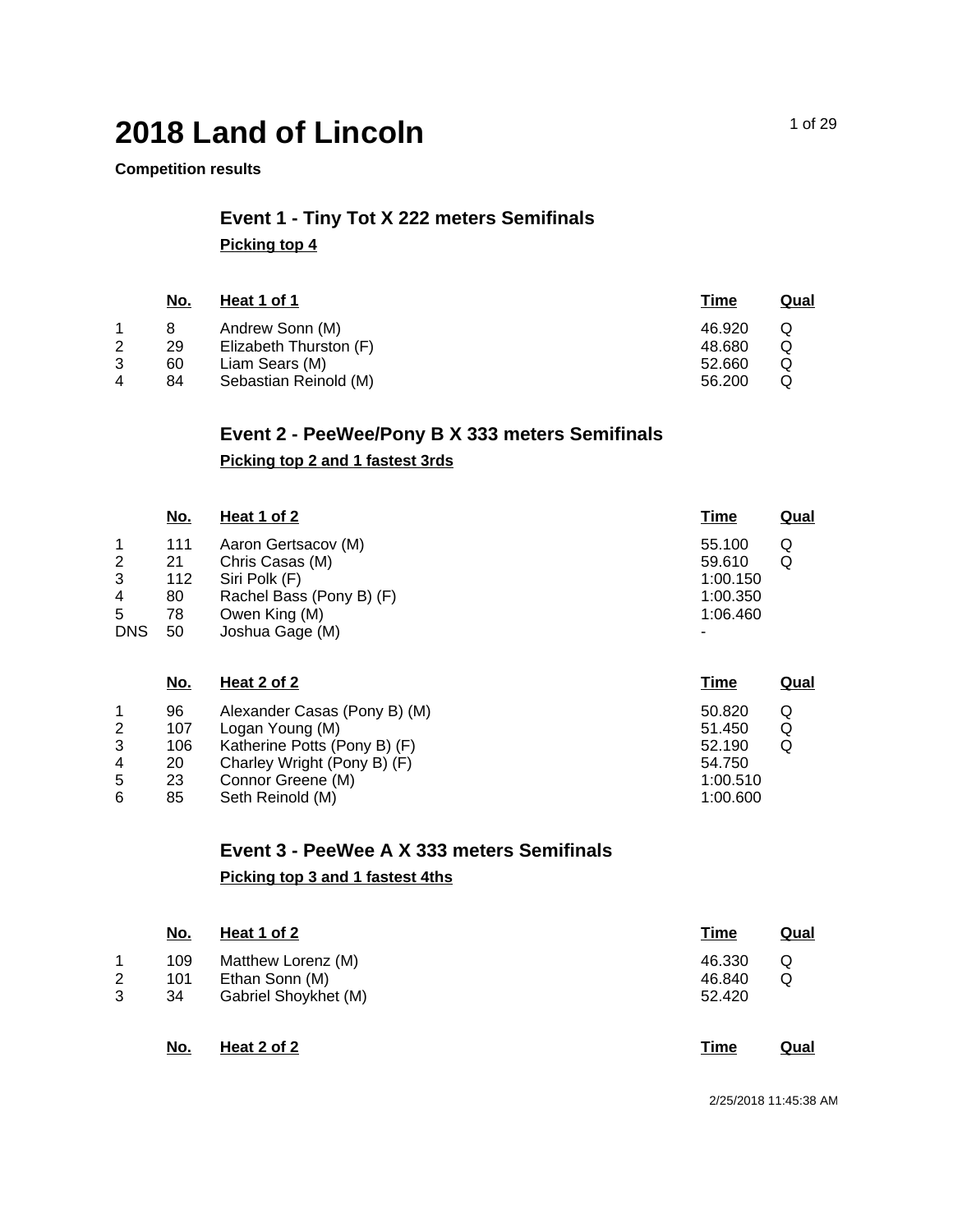#### **Competition results**

| 79  | Quinn Derheimer (M)   | 42.290   | Q |
|-----|-----------------------|----------|---|
| -37 | Heike Levinson (F)    | 45.690 Q |   |
| -39 | Isabella Thurston (F) | 46.710   | Q |

# **Event 4 - Pony A X 500 meters Semifinals**

# **Picking top 2 and 1 fastest 3rds**

|   | <u>No.</u> | <u>Heat 1 of 2</u>     | <b>Time</b> | <u>Qual</u> |
|---|------------|------------------------|-------------|-------------|
| 1 | 88         | Stella Summerfield (F) | 1:02.630    | Q           |
| 2 |            | Allen Wang (M)         | 1:03.060    | Q           |
| 3 | 12         | Ben Bass (M)           | 1:03.290    | Q           |
| 4 | 9          | Andy Sun (M)           | 1:03.660    |             |
| 5 | 30         | Ella King (F)          | 1:05.630    |             |
|   | No.        | Heat 2 of 2            | Time        | Qual        |

| 1:02.120 |   |
|----------|---|
| 1:03.280 | Q |
| 1:03.360 |   |
| 1:06.250 |   |
| 1:06.530 |   |
|          |   |

# **Event 5 - Midget/Open B X 777 meters Semifinals Picking top 3**

|   | <u>No.</u> | <u>Heat 1 of 2</u>                              | <u>Time</u> | Qual |
|---|------------|-------------------------------------------------|-------------|------|
|   | 105        | Julia Lapporte (Open B) (F)                     | 1:34.720    | Q    |
| 2 | 61         | Logan Sardina (Open B) (M)                      | 1:41.100    | Q    |
| 3 | 67         | Madilyn Dean (F)                                | 1:44.100    | Q    |
| 4 | 103        | Jacqueline (Jax) Bukalski Bukalski (Open B) (F) | 1:52.830    |      |
| 5 | 28         | Elan Pan $(F)$                                  | 1:55.290    |      |
|   |            |                                                 |             |      |
|   |            |                                                 |             |      |

| <u>No.</u> | Heat 2 of 2                | Time     | Qual |
|------------|----------------------------|----------|------|
| 5          | Alexander Thurston (M)     | 1:39.670 | O    |
| 73         | Melina Becker (Open B) (F) | 1:39.790 | Q    |
| 68         | Maja Gakovic (F)           | 1:40.810 |      |
| 83         | Sam Ross (M)               | 2:02.580 |      |
| 56         | Keith Keovan (M)           | 2:05.140 |      |
|            |                            |          |      |

### **Event 6 - Midget A X 777 meters Semifinals**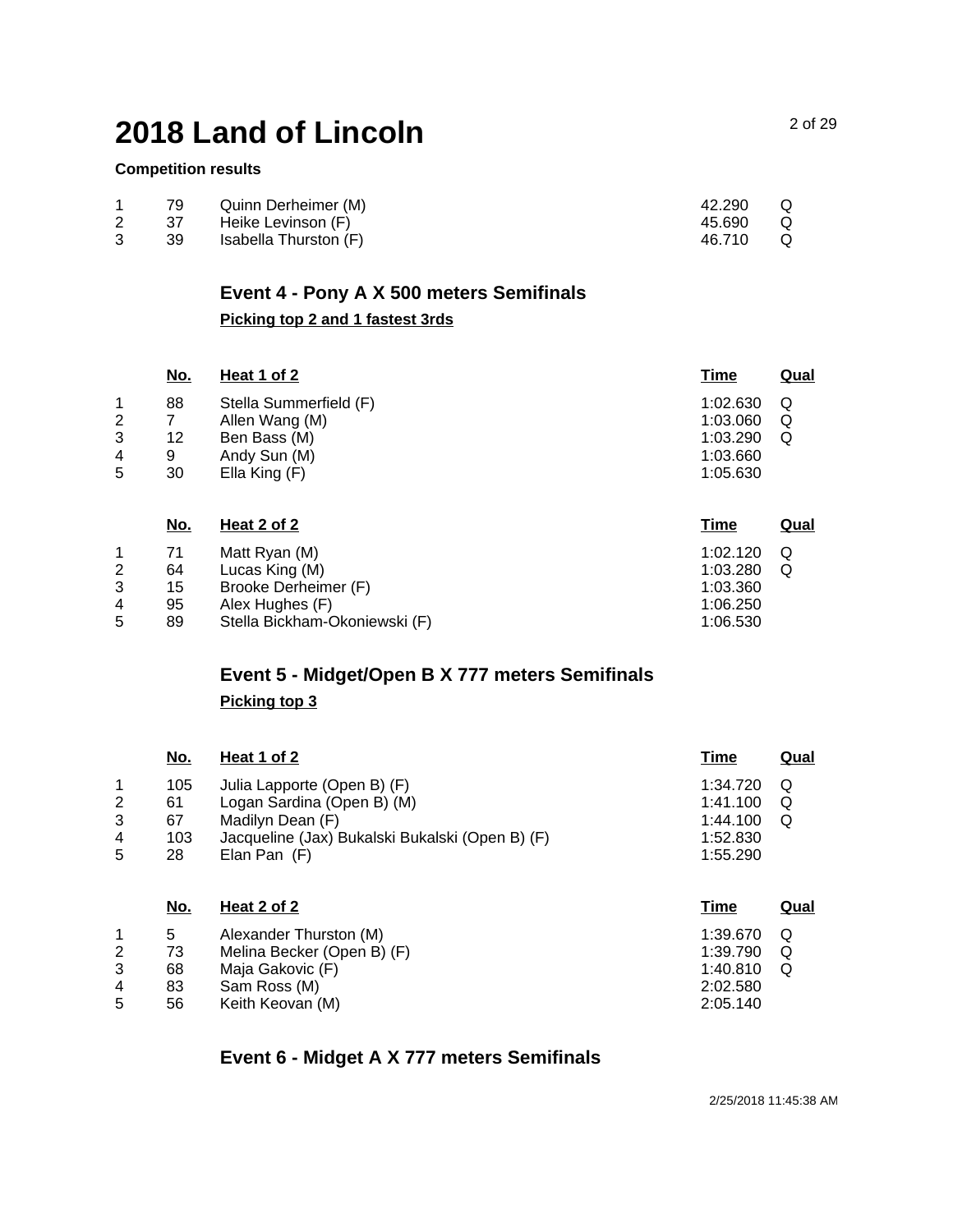#### **Competition results**

#### **Picking top 1 and 2 fastest 2nds**

|   | <u>No.</u> | Heat 1 of 3               | <b>Time</b> | <u>Qual</u> |
|---|------------|---------------------------|-------------|-------------|
|   | 66         | Mackenzie Igel-Harris (F) | 1:29.790    | Q           |
| 2 | 82         | Ryan Olijnyk (M)          | 1:30.010    | Q           |
| 3 | 110        | Natasa Gakovic (F)        | 1:33.060    |             |
| 4 | 93         | Ynez Toth (F)             | 1:39.560    |             |
| 5 | 40         | Jack Samuels (M)          | 1:44.050    |             |
|   |            |                           |             |             |
|   |            |                           |             |             |

|   | <u>No.</u> | Heat 2 of 3              | Time     | Qual |
|---|------------|--------------------------|----------|------|
|   | 92         | Xavier Lawrence (M)      | 1:21.400 | Q    |
| 2 | 63         | Lucas Kisiolek (M)       | 1:28.470 | Q    |
| 3 | 59         | Leo Drossos Thompson (M) | 1:28.760 |      |
| 4 | 36         | Gregory Britt (M)        | 1:36.810 |      |
| 5 | 97         | Bradley Thornton (M)     | 1:49.100 |      |

|   | No. | Heat 3 of 3              | <u>Time</u> | Qual |
|---|-----|--------------------------|-------------|------|
|   | 46  | Jon Olson (M)            | 1:32.430    | Q    |
| 2 | 69  | Marcello Gaus Ehning (M) | 1:34.350    |      |
| 3 | 102 | Genevieve Levinson (F)   | 1:36.610    |      |
| 4 | 90  | Theodore Krieger (M)     | 1:36.850    |      |
| 5 | 104 | Joseph Britt (M)         | 1:37.820    |      |

### **Event 7 - Juvenile X 1000 meters Semifinals Picking top 2**

|   | <u>No.</u> | Heat 1 of 2                | <u>Time</u> | <u>Qual</u> |
|---|------------|----------------------------|-------------|-------------|
| 1 | 22         | Christopher Knickmeyer (M) | 1:55.760    | Q           |
| 2 | 14         | Brianne Molenda (F)        | 1:55.850    | Q           |
| 3 | 24         | Cooper Dunn (M)            | 2:08.180    |             |
| 4 | 77         | Nathaniel Moore (M)        | 2:09.200    |             |
|   |            |                            |             |             |
|   | No.        | Heat 2 of 2                | Time        | <u>Qual</u> |
| 1 | 16         | Calvin Williams (M)        | 2:01.820    | Q           |
| 2 | 42         | Jarrod Ward (M)            | 2:03.150    | Q           |
| 3 | 54         | Kaitlyn Thornton (F)       | 2:03.250    |             |

# **Event 8 - Open A X 1500 meters Semifinals Picking top 4**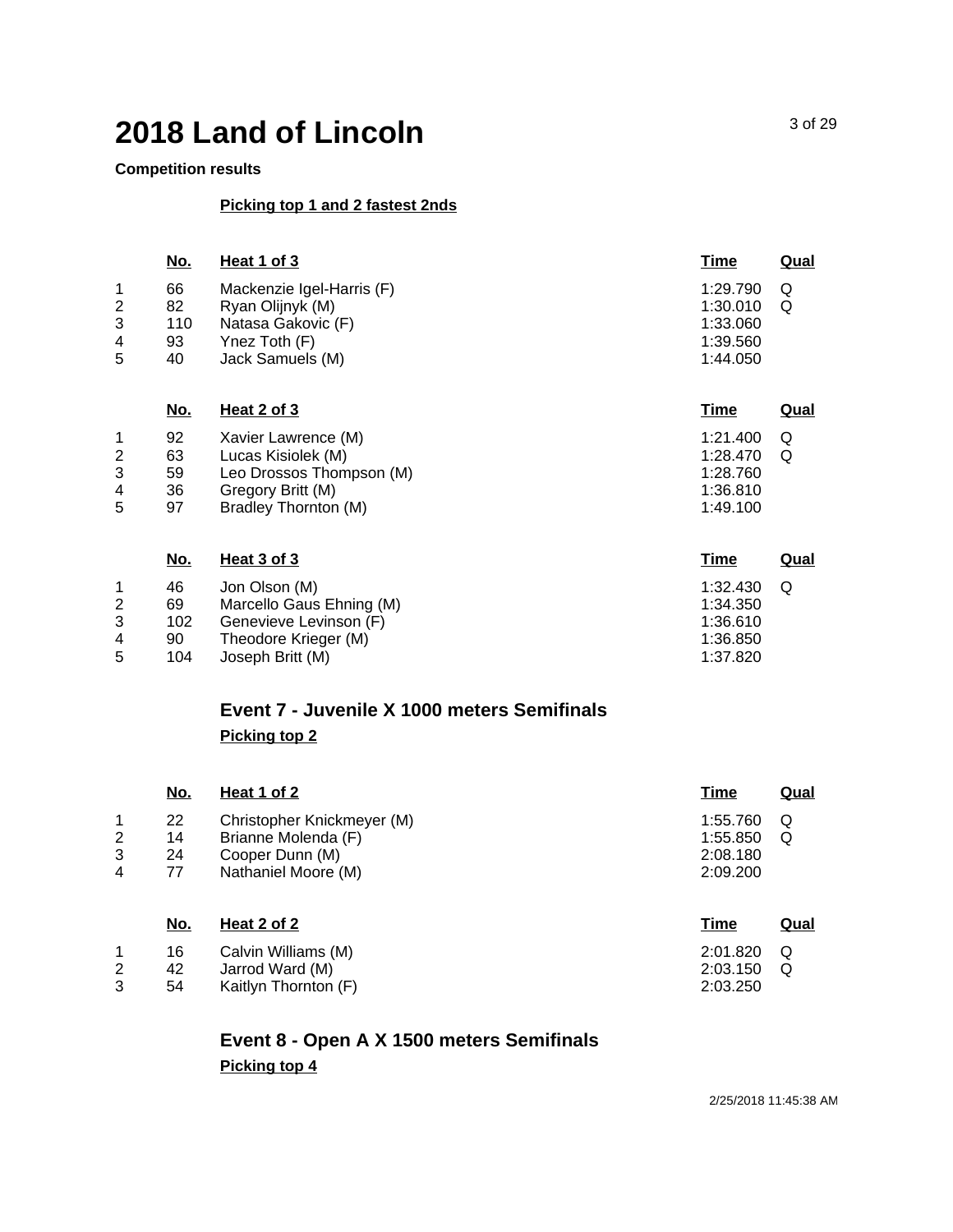**Competition results**

|   | <u>No.</u> | Heat 1 of 1        | Time     | <u>Qual</u> |
|---|------------|--------------------|----------|-------------|
|   | 58         | Kyle Holway (M)    | 2:49.510 | O C         |
| 2 | 53         | K Lopez (M)        | 2:49.630 | Q           |
| 3 | 45         | John Schnor (M)    | 2:49.750 | Q           |
| 4 | 70         | Marcus Merrill (M) | 2:51.250 | Q           |

# **Event 9 - Heartland F 1500 meters Semifinals Picking top 6**

| <u>No.</u> | <u>Heat 1 of 1</u>        | <u>Time</u> | Qual |
|------------|---------------------------|-------------|------|
| 38         | Isabella Main (F)         | 3:05.490    | Q    |
| 86         | Shreya Arun (F)           | 3:05.760    | Q    |
| 10         | Anna Quinn (F)            | 3:07.500    | Q    |
| 81         | Renee Miller (F)          | 3:09.230    | Q    |
| 99         | CeCe Long (F)             | 3:16.250    | Q    |
| 18         | Catherine Vandergriff (F) | 3:28.240    | Q    |
|            |                           |             |      |

# **Event 10 - Heartland M 1500 meters Semifinals Picking top 3**

|                               | <u>No.</u>                  | <u>Heat 1 of 2</u>                                                                              | <u>Time</u>                                              | Qual        |
|-------------------------------|-----------------------------|-------------------------------------------------------------------------------------------------|----------------------------------------------------------|-------------|
| $\overline{2}$<br>3<br>4<br>5 | 31<br>44<br>74<br>100<br>94 | Eric Lapporte (M)<br>Joel Foster (M)<br>N Lopez (M)<br>David Scolare (M)<br>Alessandro Topa (M) | 2:59.670<br>2:59.840<br>3:00.590<br>3:00.790<br>3:02.510 | Q<br>Q<br>Q |
|                               | No.                         | Heat 2 of 2                                                                                     | Time                                                     | Qual        |

| $\overline{4}$ | 47<br>76<br>98 | Jon Ricardo Aguino (M)<br>Nathaniel Casson (M)<br>Aidan Lewis (M)<br>Carl Tatelli (M) | 2:45.190<br>2:46.640<br>2:48.070<br>2:51.010 | (C) |
|----------------|----------------|---------------------------------------------------------------------------------------|----------------------------------------------|-----|
| .5             | 43             | Jersey Chytla (Hit-la) (M)                                                            | 2:51.330                                     |     |

# **Event 11 - Master X 1000 meters Semifinals Picking top 6**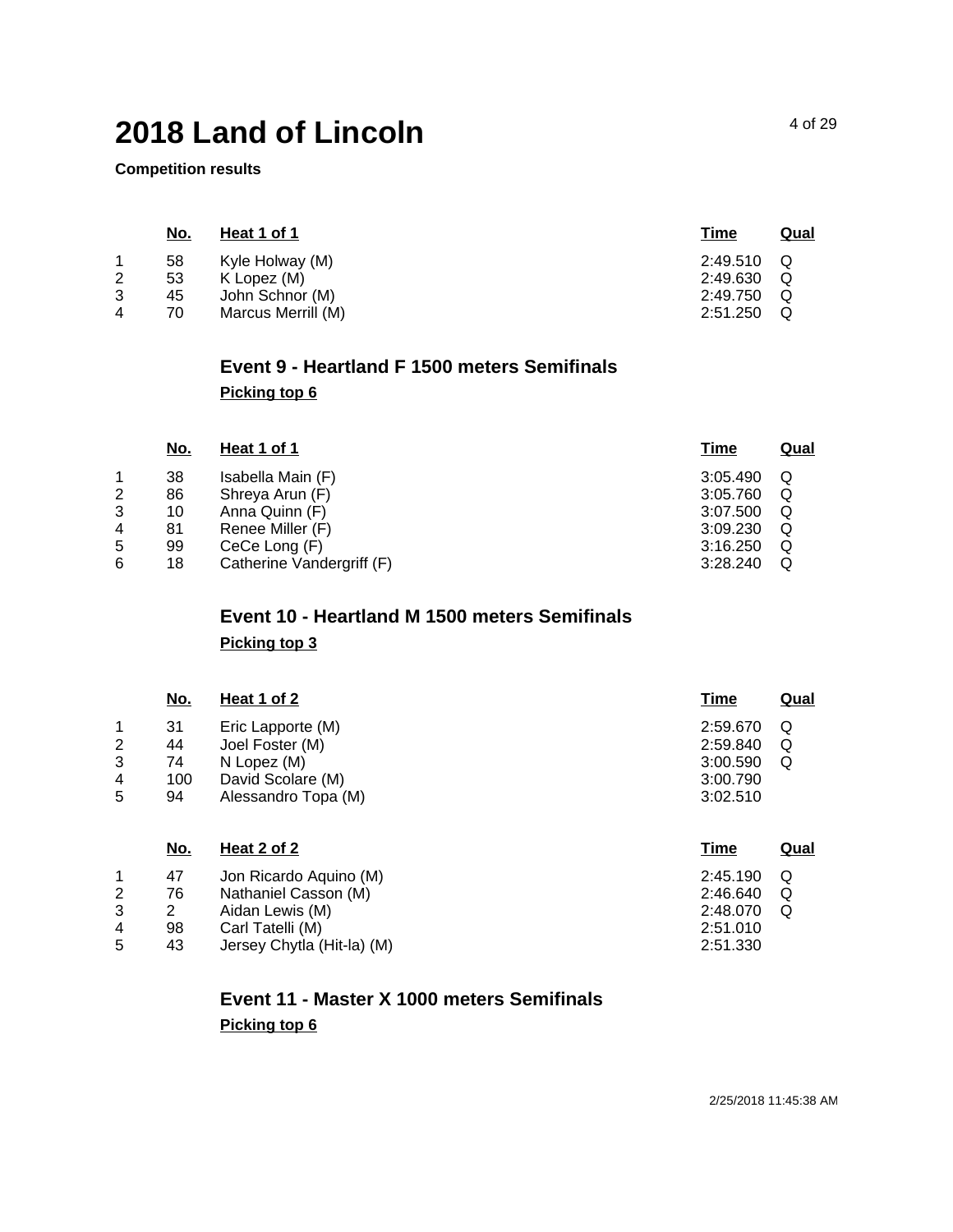**Competition results**

| <u>No.</u> | Heat 1 of 1         | <b>Time</b>   | <u>Qual</u> |
|------------|---------------------|---------------|-------------|
| 57         | Kelly Britt (F)     | 1:55.040      |             |
| 27         | Eddie Kim (M)       | 1:56.840      | Q           |
| 25         | Dan Greene (M)      | 1:56.920      | Q           |
| 108        | M Lopez (M)         | 2:07.380      | Q           |
| 91         |                     | 2:08.940      | Q           |
| 11         | Anthony Salvati (M) | 2:12.540      | Q           |
|            |                     | Tim Moore (M) |             |

## **Event 13 - Tiny Tot X 222 meters Finals**

|   | <u>No.</u> | <b>Final A</b>         | Time   | <b>Points</b> |
|---|------------|------------------------|--------|---------------|
|   | 29         | Elizabeth Thurston (F) | 43.010 | 500           |
| 2 |            | Andrew Sonn (M)        | 45.670 | 400           |
| 3 | 60         | Liam Sears (M)         | 55.200 | 320           |
| 4 | 84         | Sebastian Reinold (M)  | 55.730 | 256           |

## **Event 14 - PeeWee/Pony B X 333 meters Finals**

|   | <u>No.</u> | <b>Final A</b>               | <u>Time</u> | <b>Points</b> |
|---|------------|------------------------------|-------------|---------------|
| 1 | 96         | Alexander Casas (Pony B) (M) | 49.610      | 500           |
| 1 | 107        | Logan Young (M)              | 49.610      | 500           |
| 3 | 106        | Katherine Potts (Pony B) (F) | 51.800      | 320           |
| 4 | 111        | Aaron Gertsacov (M)          | 51.910      | 256           |
| 5 | 21         | Chris Casas (M)              | 1:05.730    | 205           |
|   | No.        | <b>Final B</b>               | Time        | <b>Points</b> |

| 6  | 20  | Charley Wright (Pony B) (F) | 48.430   | 164  |
|----|-----|-----------------------------|----------|------|
|    | 78  | Owen King (M)               | 48.810   | 131  |
| 8  | 80  | Rachel Bass (Pony B) (F)    | 56.270   | 105  |
| 9  | 23  | Connor Greene (M)           | 56.950   | 84   |
| 10 | 112 | Siri Polk (F)               | 59.370   | 67   |
| 11 | 85  | Seth Reinold (M)            | 1:03.500 | 53.5 |
| 12 | 50  | Joshua Gage (M)             | 1:47.610 | 43   |

#### **Event 15 - PeeWee A X 333 meters Finals**

| No.<br>$\sim$ | <b>Final A</b> |  |  | Time | <b>Points</b> |
|---------------|----------------|--|--|------|---------------|
|               |                |  |  |      |               |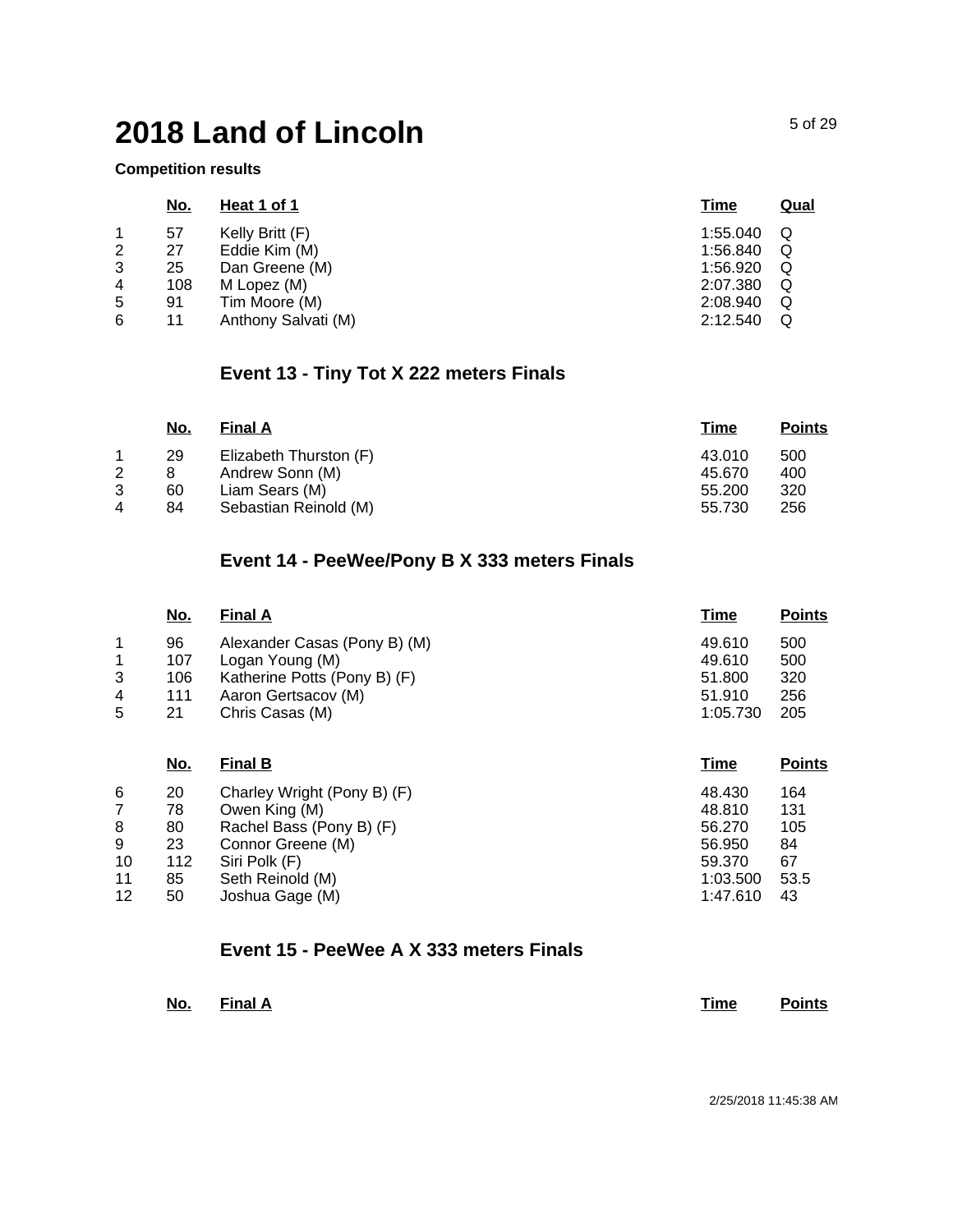#### **Competition results**

| 1              | 79  | Quinn Derheimer (M)   | 43.010 | 500 |
|----------------|-----|-----------------------|--------|-----|
| $\overline{2}$ | 101 | Ethan Sonn (M)        | 45.730 | 400 |
| 3              | 37  | Heike Levinson (F)    | 46.370 | 320 |
| 4              | 109 | Matthew Lorenz (M)    | 46.650 | 256 |
| 5              | 39  | Isabella Thurston (F) | 48.910 | 205 |
| 6              | 34  | Gabriel Shoykhet (M)  | 51.890 | 164 |
|                |     |                       |        |     |
|                |     |                       |        |     |

# **No. Final B Time Points**

### **Event 16 - Pony A X 500 meters Finals**

|             | No.        | <b>Final A</b>                | <b>Time</b> | <b>Points</b> |
|-------------|------------|-------------------------------|-------------|---------------|
| $\mathbf 1$ | 88         | Stella Summerfield (F)        | 1:03.250    | 500           |
| 2           | 12         | Ben Bass (M)                  | 1:03.350    | 400           |
| 3           | 7          | Allen Wang (M)                | 1:04.060    | 320           |
| 4           | 64         | Lucas King (M)                | 1:04.510    | 256           |
| <b>PEN</b>  | 71         | Matt Ryan (M)                 | 1:03.050    | 205           |
|             | <u>No.</u> | <b>Final B</b>                | Time        | <b>Points</b> |
| 6           | 89         | Stella Bickham-Okoniewski (F) | 1:06.170    | 164           |

|            |      | Andy Sun (M)         | 1:06.400 131 |    |
|------------|------|----------------------|--------------|----|
| 8          | 30   | Ella King (F)        | 1:06.800 105 |    |
| 9          | 15   | Brooke Derheimer (F) | 1:07.570 84  |    |
| <b>PEN</b> | - 95 | Alex Hughes (F)      |              | 67 |

## **Event 17 - Midget/Open B X 777 meters Finals**

|   | No. | <b>Final A</b>              | Time     | <b>Points</b> |
|---|-----|-----------------------------|----------|---------------|
|   | 105 | Julia Lapporte (Open B) (F) | 1:34.560 | 500           |
| 2 | 73  | Melina Becker (Open B) (F)  | 1:36.850 | 400           |
| 3 | 61  | Logan Sardina (Open B) (M)  | 1:39.180 | 320           |
| 4 | 68  | Maja Gakovic (F)            | 1:40.510 | 256           |
| 5 | 67  | Madilyn Dean (F)            | 1:41.834 | 205           |
| 6 | 5   | Alexander Thurston (M)      | 1:46.970 | 164           |
|   |     |                             |          |               |

#### **No. Final B Time Points**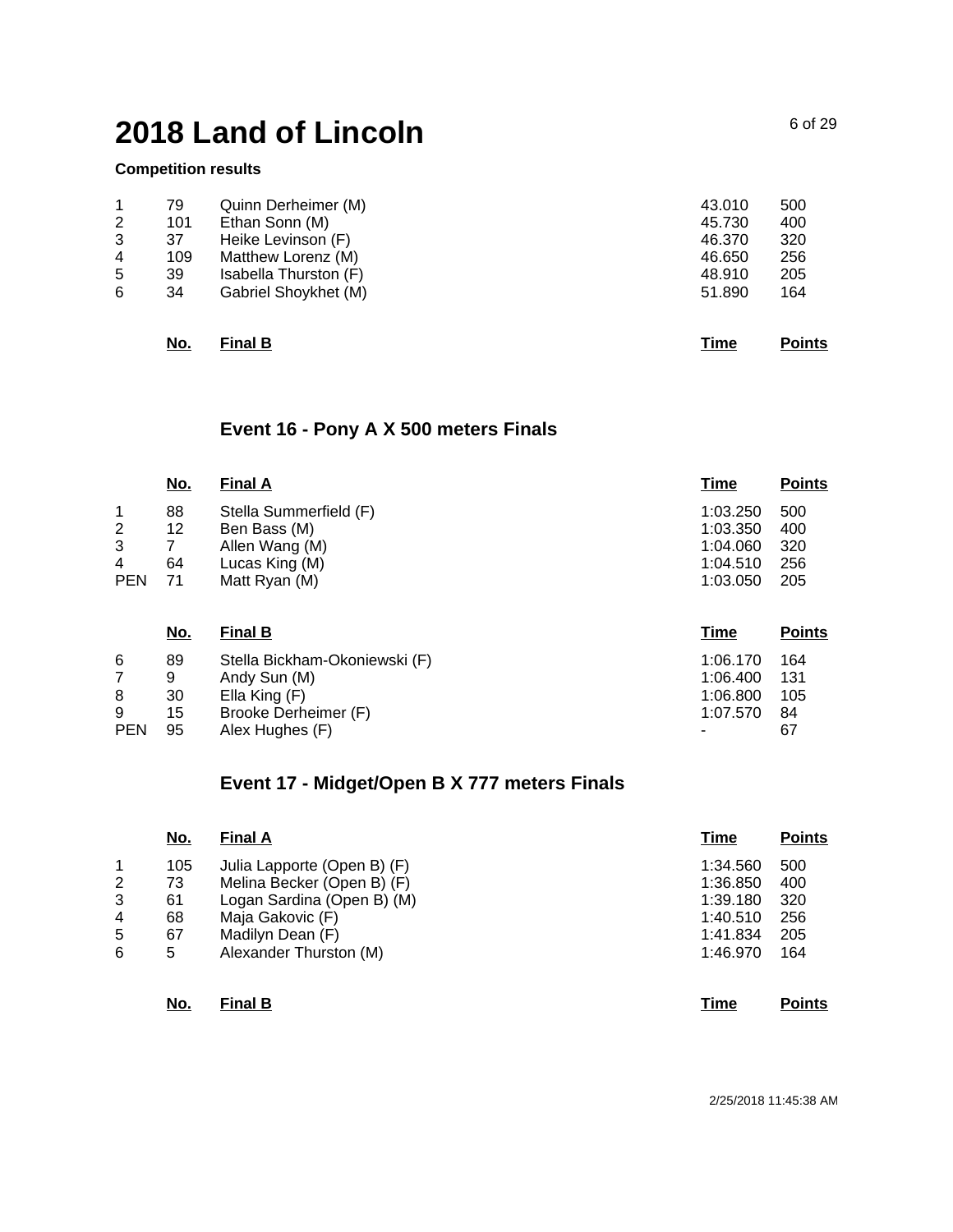#### **Competition results**

|    | 56  | Keith Keovan (M)                                | 1:39.630 131 |  |
|----|-----|-------------------------------------------------|--------------|--|
|    | 103 | Jacqueline (Jax) Bukalski Bukalski (Open B) (F) | 2:01.750 105 |  |
| 9  | 83  | Sam Ross (M)                                    | 2:02.380 84  |  |
| 10 | 28  | Elan Pan (F)                                    | 2:02.630 67  |  |

## **Event 18 - Midget A X 777 meters Finals**

|                | <u>No.</u> | <b>Final A</b>            | Time     | <b>Points</b> |
|----------------|------------|---------------------------|----------|---------------|
|                | 92         | Xavier Lawrence (M)       | 1:22.160 | 500           |
| $\overline{2}$ | 66         | Mackenzie Igel-Harris (F) | 1:28.000 | 400           |
| 3              | 46         | Jon Olson (M)             | 1:28.450 | 320           |
| 4              | 82         | Ryan Olijnyk (M)          | 1:29.430 | 256           |
| <b>PEN</b>     | 63         | Lucas Kisiolek (M)        | 1:28.730 | 205           |
|                |            |                           |          |               |

|    | <u>No.</u> | <b>Final B</b>           | Time     | <b>Points</b> |
|----|------------|--------------------------|----------|---------------|
| 6  | 59         | Leo Drossos Thompson (M) | 1:32.610 | 164           |
|    | 110        | Natasa Gakovic (F)       | 1:32.760 | 131           |
| 8  | 69         | Marcello Gaus Ehning (M) | 1:36.350 | 105           |
| 9  | 102        | Genevieve Levinson (F)   | 1:37.820 | 84            |
| 10 | 36         | Gregory Britt (M)        | 1:37.980 | -67           |
|    |            |                          |          |               |

|    | <u>No.</u> | <b>Final C</b>       | Time     | <b>Points</b> |
|----|------------|----------------------|----------|---------------|
| 11 | 104        | Joseph Britt (M)     | 1:38.080 | 53.5          |
| 12 | 90         | Theodore Krieger (M) | 1:38.260 | 43            |
| 13 | 93         | Ynez Toth (F)        | 1:38.380 | 34.5          |
| 14 | 97         | Bradley Thornton (M) | 1:41.010 | 27.5          |
| 15 | 40         | Jack Samuels (M)     | 1:47.310 | -22           |

#### **Event 19 - Juvenile X 1000 meters Finals**

|                | <u>No.</u> | <b>Final A</b>             | Time     | <b>Points</b> |
|----------------|------------|----------------------------|----------|---------------|
| 1              | 16         | Calvin Williams (M)        | 1:56.100 | 500           |
| $\overline{2}$ | 14         | Brianne Molenda (F)        | 1:57.180 | 400           |
| 3              | 22         | Christopher Knickmeyer (M) | 1:58.410 | 320           |
| 4              | 42         | Jarrod Ward (M)            | 2:05.550 | 256           |
|                |            |                            |          |               |
|                | <u>No.</u> | <b>Final B</b>             | Time     | <b>Points</b> |
| 5              | 54         | Kaitlyn Thornton (F)       | 2:04.310 | 205           |
| 6              | 24         | Cooper Dunn (M)            | 2:10.080 | 164           |
| 7              | 77         | Nathaniel Moore (M)        | 2:11.500 | 131           |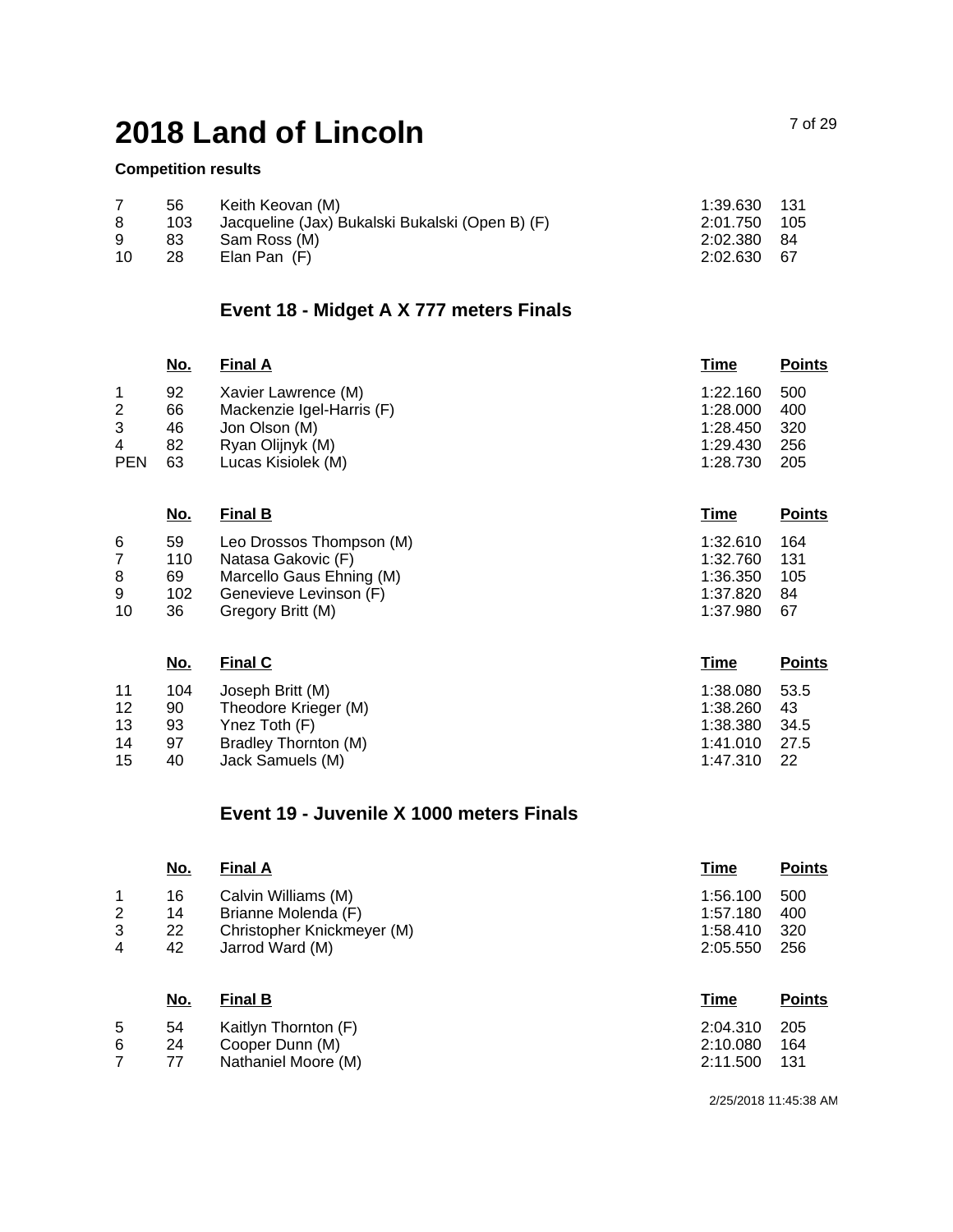**Competition results**

## **Event 20 - Open A X 1500 meters Finals**

|   | <u>No.</u> | <b>Final A</b>     | <u>Time</u> | <b>Points</b> |
|---|------------|--------------------|-------------|---------------|
|   | 45         | John Schnor (M)    | 3:00.610    | 500           |
| 2 | 53         | K Lopez (M)        | 3:00.730    | 400           |
| 3 | 70         | Marcus Merrill (M) | 3:01.300    | 320           |
| 4 | 58         | Kyle Holway (M)    | 3:01.650    | 256           |

#### **Event 21 - Heartland F 1500 meters Finals**

| <u>No.</u> | <b>Final A</b>            | <u>Time</u> | <b>Points</b> |
|------------|---------------------------|-------------|---------------|
| 86         | Shreya Arun (F)           | 2:56.810    | 500           |
| 38         | Isabella Main (F)         | 2:57.060    | 400           |
| 10         | Anna Quinn (F)            | 2:58.160    | 320           |
| 81         | Renee Miller (F)          | 2:58.230    | 256           |
| 18         | Catherine Vandergriff (F) | 3:05.040    | 205           |
| 99         | CeCe Long (F)             | 3:13.530    | 164           |
|            |                           |             |               |

#### **Event 22 - Heartland M 1500 meters Finals**

|   | <u>No.</u> | <b>Final A</b>         | <b>Time</b> | <b>Points</b> |
|---|------------|------------------------|-------------|---------------|
| 1 | 47         | Jon Ricardo Aquino (M) | 2:44.940    | 500           |
| 2 | 44         | Joel Foster (M)        | 2:47.570    | 400           |
| 3 | 76         | Nathaniel Casson (M)   | 2:52.050    | 320           |
| 4 | 2          | Aidan Lewis (M)        | 2:54.060    | 256           |
| 5 | 74         | N Lopez (M)            | 2:57.650    | 205           |
| 6 | 31         | Eric Lapporte (M)      | 2:58.920    | 164           |
|   | No.        | <b>Final B</b>         | Time        | <b>Points</b> |

| 100<br>David Scolare (M)<br>Jersey Chytla (Hit-la) (M)<br>43<br>Alessandro Topa (M)<br>9<br>94<br>10<br>Carl Tatelli (M)<br>98 | 3:03.600 131<br>3:03.910<br>- 105<br>3:07.190 84<br>3:07.780 67 |
|--------------------------------------------------------------------------------------------------------------------------------|-----------------------------------------------------------------|
|--------------------------------------------------------------------------------------------------------------------------------|-----------------------------------------------------------------|

### **Event 23 - Master X 1000 meters Finals**

| No. Final A | Time Points |
|-------------|-------------|
|             |             |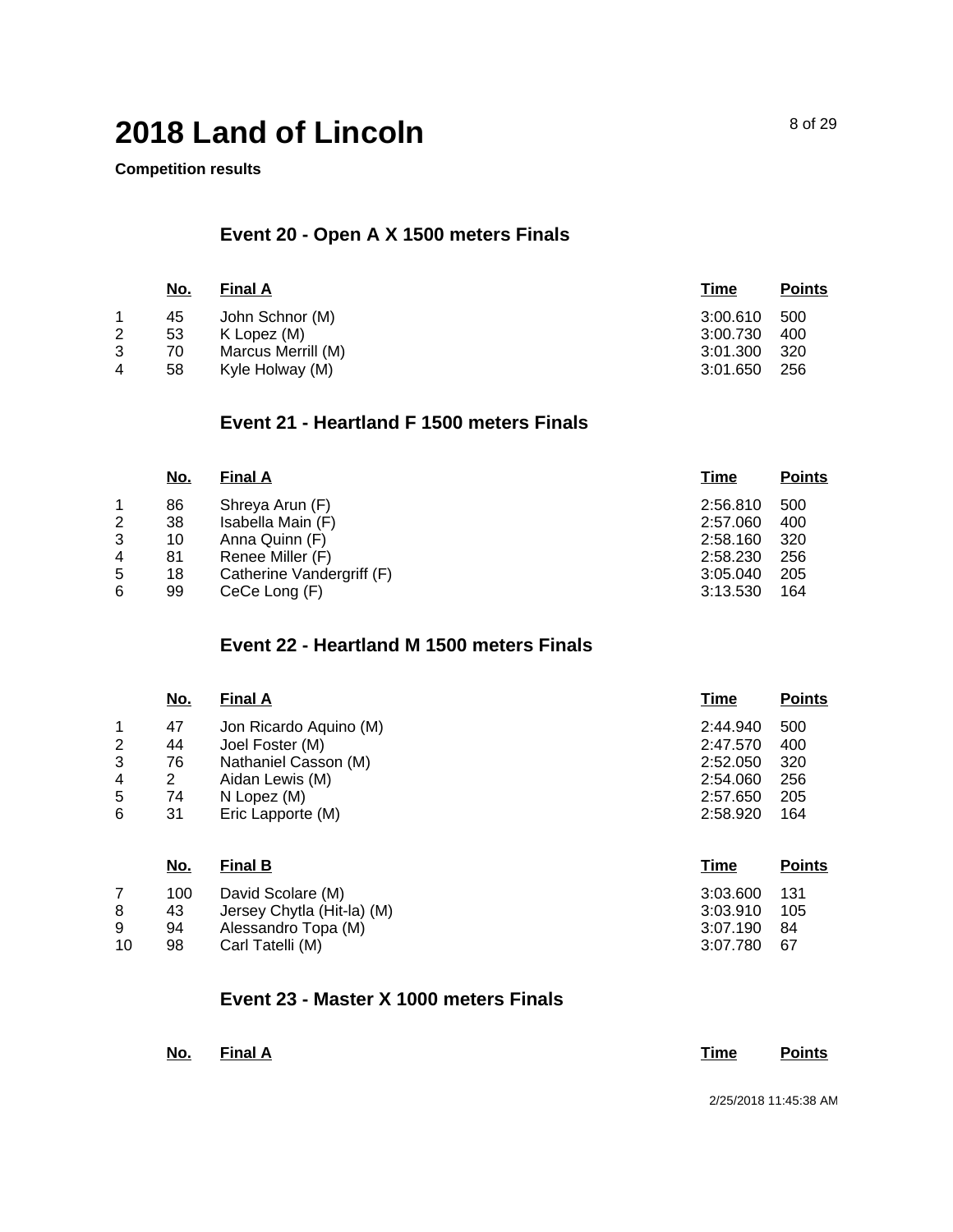#### **Competition results**

|   | 57  | Kelly Britt (F)     | 1:56.730 | 500  |
|---|-----|---------------------|----------|------|
| 2 | 25  | Dan Greene (M)      | 1:56.760 | 400  |
| 3 | 27  | Eddie Kim (M)       | 1:57.050 | -320 |
| 4 | 108 | M Lopez (M)         | 2:04.570 | 256  |
| 5 | 91  | Tim Moore (M)       | 2:08.060 | 205  |
| 6 | 11  | Anthony Salvati (M) | 2:11.880 | 164  |

# **Event 26 - Tiny Tot X 111 meters Semifinals Picking top 4**

| No. | Heat 1 of 1            | <u>Time</u> | Qual |
|-----|------------------------|-------------|------|
| 29  | Elizabeth Thurston (F) | 23.130      | Q    |
|     | Andrew Sonn (M)        | 25.350      |      |
| 60  | Liam Sears (M)         | 27.610      |      |
| 84  | Sebastian Reinold (M)  | 30.320      |      |
|     |                        |             |      |

## **Event 27 - PeeWee/Pony B X 222 meters Semifinals Picking top 3**

|   | <u>No.</u> | <u>Heat 1 of 2</u>           | <u>Time</u> | Qual |
|---|------------|------------------------------|-------------|------|
|   | 111        | Aaron Gertsacov (M)          | 35.510      | Q    |
| 2 | 80         | Rachel Bass (Pony B) (F)     | 36.080      | Q    |
| 3 | 96         | Alexander Casas (Pony B) (M) | 36.990      | Q    |
| 4 | 21         | Chris Casas (M)              | 41.300      |      |
| 5 | 23         | Connor Greene (M)            | 45.600      |      |
| 6 | 50         | Joshua Gage (M)              | 52.160      |      |
|   |            |                              |             |      |
|   |            |                              |             |      |

|   | <u>No.</u> | Heat 2 of 2                  | <u>Time</u> | <b>Qual</b> |
|---|------------|------------------------------|-------------|-------------|
|   | 78         | Owen King (M)                | 31.850      | Q           |
| 2 | 20         | Charley Wright (Pony B) (F)  | 32.760      | Q           |
| 3 | 107        | Logan Young (M)              | 33.950      | Q           |
| 4 | 106        | Katherine Potts (Pony B) (F) | 36.580      |             |
| 5 | 85         | Seth Reinold (M)             | 40.330      |             |
| 6 | 112        | Siri Polk (F)                | 40.660      |             |
|   |            |                              |             |             |

## **Event 28 - PeeWee A X 222 meters Semifinals Picking top 6**

**No. Heat 1 of 1 Time Qual**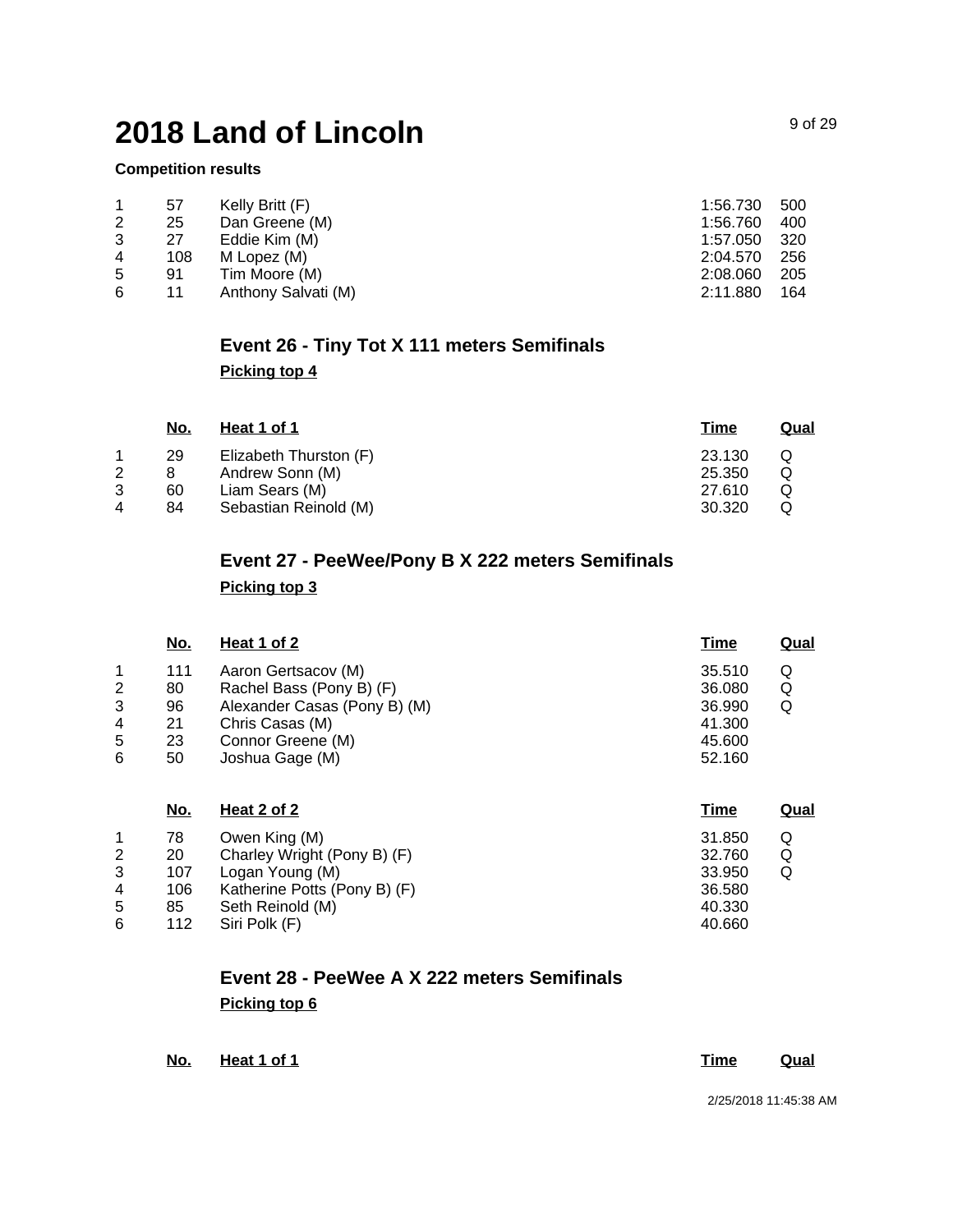#### **Competition results**

|   | 79  | Quinn Derheimer (M)   | 28.480 |  |
|---|-----|-----------------------|--------|--|
| 2 | 101 | Ethan Sonn (M)        | 31.590 |  |
| 3 | 109 | Matthew Lorenz (M)    | 32.570 |  |
| 4 | 37  | Heike Levinson (F)    | 32,800 |  |
| 5 | 39  | Isabella Thurston (F) | 33.510 |  |
| 6 | 34  | Gabriel Shoykhet (M)  | 34.250 |  |

### **Event 29 - Pony A X 333 meters Semifinals**

### **Picking top 2 and 1 fastest 3rds**

|   | <u>No.</u> | Heat 1 of 2            | <u>Time</u> | <u>Qual</u> |
|---|------------|------------------------|-------------|-------------|
|   | 71         | Matt Ryan (M)          | 41.620      | Q           |
| 2 | 88         | Stella Summerfield (F) | 41.860      | Q           |
| 3 | 64         | Lucas King (M)         | 42.290      | Q           |
| 4 | 15         | Brooke Derheimer (F)   | 43.910      |             |
| 5 | 30         | Ella King (F)          | 45.880      |             |
|   |            |                        |             |             |

|   | <u>No.</u> | <u>Heat 2 of 2</u>            | <u>Time</u> | Qual |
|---|------------|-------------------------------|-------------|------|
|   | 9          | Andy Sun (M)                  | 42.160      | Q    |
| 2 | 12         | Ben Bass (M)                  | 42.470      | Q    |
| 3 |            | Allen Wang (M)                | 42.670      |      |
| 4 | 95         | Alex Hughes (F)               | 44.650      |      |
| 5 | 89         | Stella Bickham-Okoniewski (F) | 44.870      |      |

### **Event 30 - Midget/Open B X 500 meters Semifinals Picking top 2 and 1 fastest 3rds**

|                       | <u>No.</u>                   | Heat 1 of 2                                                                                                                            | <b>Time</b>                                            | <b>Qual</b> |
|-----------------------|------------------------------|----------------------------------------------------------------------------------------------------------------------------------------|--------------------------------------------------------|-------------|
| 1<br>2<br>3<br>4<br>5 | 105<br>67<br>68<br>103<br>83 | Julia Lapporte (Open B) (F)<br>Madilyn Dean (F)<br>Maja Gakovic (F)<br>Jacqueline (Jax) Bukalski Bukalski (Open B) (F)<br>Sam Ross (M) | 59.760<br>1:02.680<br>1:02.760<br>1:11.070<br>1:18.740 | Q<br>Q      |
|                       | No.                          | Heat 2 of 2                                                                                                                            | <b>Time</b>                                            | <b>Qual</b> |
|                       | 73                           | Melina Becker (Open B) (F)                                                                                                             | 59.750                                                 | Q           |
| 2                     | 61                           | Logan Sardina (Open B) (M)                                                                                                             | 59.940                                                 | Q           |
| 3                     | 56                           | Keith Keovan (M)                                                                                                                       | 1:00.820                                               | Q           |
| 4                     | 5                            | Alexander Thurston (M)                                                                                                                 | 1:01.020                                               |             |
| 5                     | 28                           | Elan Pan (F)                                                                                                                           | 1:14.820                                               |             |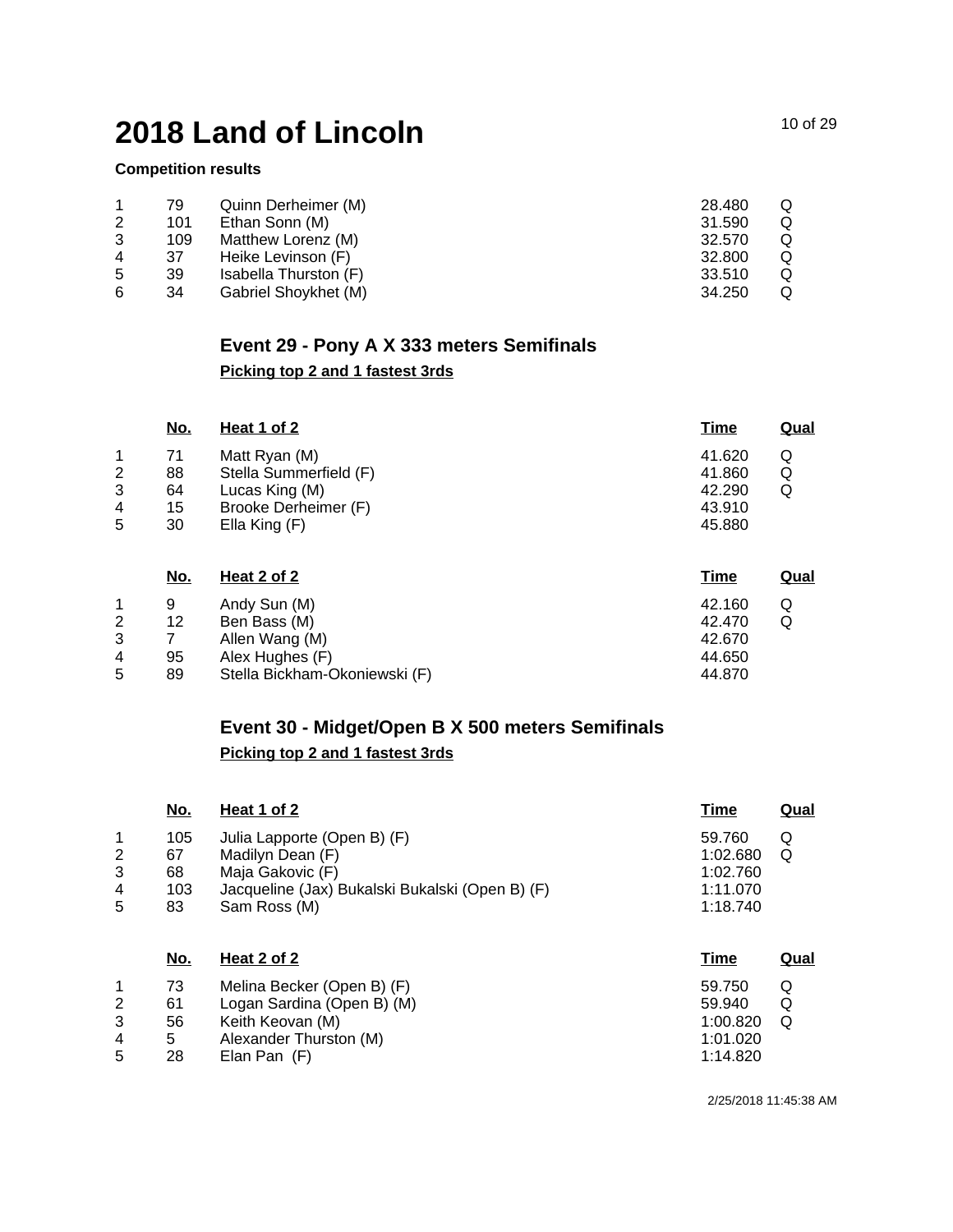**Competition results**

# **Event 31 - Midget A X 500 meters Semifinals Picking top 1 and 2 fastest 2nds**

|                                             | <u>No.</u>                  | <b>Heat 1 of 3</b>                                                                                                      | Time                                                 | <b>Qual</b> |
|---------------------------------------------|-----------------------------|-------------------------------------------------------------------------------------------------------------------------|------------------------------------------------------|-------------|
| 1<br>$\boldsymbol{2}$<br>3<br>4<br>5        | 46<br>82<br>36<br>102<br>40 | Jon Olson (M)<br>Ryan Olijnyk (M)<br>Gregory Britt (M)<br>Genevieve Levinson (F)<br>Jack Samuels (M)                    | 57.190<br>57.380<br>1:00.510<br>1:00.570<br>1:04.830 | Q           |
|                                             | <u>No.</u>                  | <b>Heat 2 of 3</b>                                                                                                      | <u>Time</u>                                          | <u>Qual</u> |
| 1<br>$\overline{c}$<br>3<br>4<br>5          | 92<br>59<br>110<br>93<br>90 | Xavier Lawrence (M)<br>Leo Drossos Thompson (M)<br>Natasa Gakovic (F)<br>Ynez Toth (F)<br>Theodore Krieger (M)          | 51.670<br>57.240<br>57.430<br>1:02.320<br>1:02.420   | Q<br>Q      |
|                                             | <u>No.</u>                  | Heat 3 of 3                                                                                                             | <u>Time</u>                                          | <u>Qual</u> |
| 1<br>$\overline{\mathbf{c}}$<br>3<br>4<br>5 | 66<br>63<br>69<br>104<br>97 | Mackenzie Igel-Harris (F)<br>Lucas Kisiolek (M)<br>Marcello Gaus Ehning (M)<br>Joseph Britt (M)<br>Bradley Thornton (M) | 56.100<br>56.160<br>57.170<br>1:03.870<br>1:07.110   | Q<br>Q      |

# **Event 32 - Juvenile X 777 meters Semifinals Picking top 2**

|                          | <u>No.</u>       | Heat 1 of 2                                                          | Time                             | <b>Qual</b> |
|--------------------------|------------------|----------------------------------------------------------------------|----------------------------------|-------------|
| 1<br>$\overline{2}$<br>3 | 14<br>22<br>24   | Brianne Molenda (F)<br>Christopher Knickmeyer (M)<br>Cooper Dunn (M) | 1:29.030<br>1:29.250<br>1:38.110 | Q<br>Q      |
| 4                        | 77<br><u>No.</u> | Nathaniel Moore (M)<br>Heat 2 of 2                                   | 1:38.730<br><b>Time</b>          | <b>Qual</b> |
| 1<br>2<br>3              | 16<br>54<br>42   | Calvin Williams (M)<br>Kaitlyn Thornton (F)<br>Jarrod Ward (M)       | 1:28.350<br>1:34.560<br>1:55.510 | Q<br>Q      |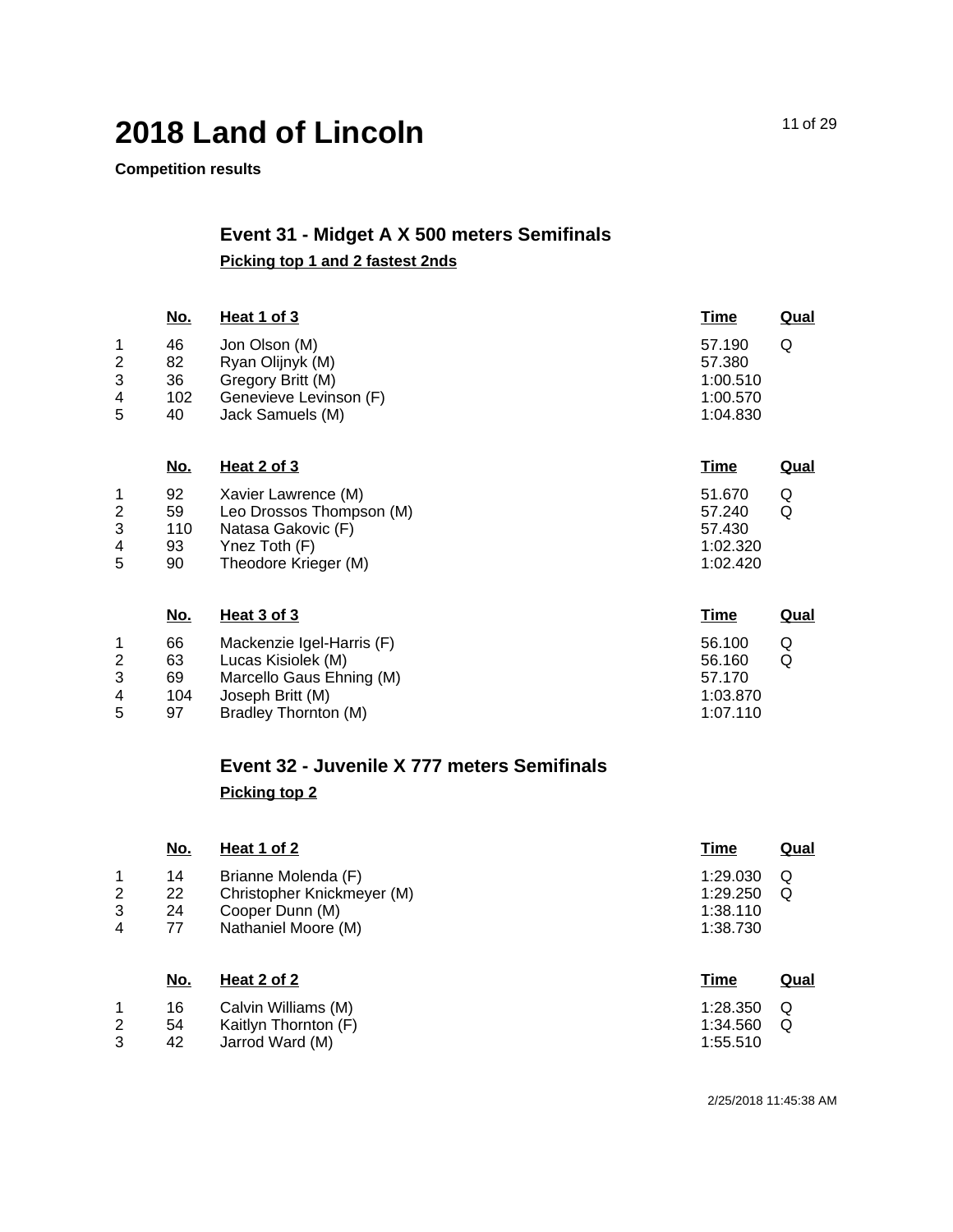#### **Competition results**

## **Event 33 - Open A X 1000 meters Semifinals Picking top 4**

|   | <u>No.</u> | Heat 1 of 1        | <u>Time</u> | Qual |
|---|------------|--------------------|-------------|------|
|   | 58         | Kyle Holway (M)    | 1:51.630    | O    |
| 2 | 45         | John Schnor (M)    | 1:52.040    | Q    |
| 3 | 70         | Marcus Merrill (M) | 1:52.880    | Q    |
| 4 | 53         | K Lopez (M)        | 1:58.620    |      |
|   |            |                    |             |      |

# **Event 34 - Heartland F 1000 meters Semifinals Picking top 2**

|        | <u>No.</u>     | Heat 1 of 2                                          | <u>Time</u>                      | <u>Qual</u> |
|--------|----------------|------------------------------------------------------|----------------------------------|-------------|
| 2<br>3 | 10<br>38<br>99 | Anna Quinn (F)<br>Isabella Main (F)<br>CeCe Long (F) | 2:01.290<br>2:01.650<br>2:06.470 | Q<br>Q      |
|        | <u>No.</u>     | <u>Heat 2 of 2</u>                                   | Time                             | Qual        |

| NO. | Heat 2 of 2               | Time       | Qua |
|-----|---------------------------|------------|-----|
| 86  | Shreya Arun (F)           | 1:49.760 Q |     |
| 18  | Catherine Vandergriff (F) | 1:50.070   | - റ |
| 81  | Renee Miller (F)          | 1:50.310   |     |

### **Event 35 - Heartland M 1000 meters Semifinals Picking top 2 and 1 fastest 3rds**

|                       | <u>No.</u>                        | Heat 1 of 2                                                                                           | <b>Time</b>                                              | <b>Qual</b> |
|-----------------------|-----------------------------------|-------------------------------------------------------------------------------------------------------|----------------------------------------------------------|-------------|
| 1<br>2<br>3<br>4<br>5 | 76<br>44<br>31<br>100<br>98       | Nathaniel Casson (M)<br>Joel Foster (M)<br>Eric Lapporte (M)<br>David Scolare (M)<br>Carl Tatelli (M) | 1:57.860<br>1:58.030<br>1:59.100<br>1:60.010<br>2:24.660 | Q<br>Q      |
|                       | No.                               | Heat 2 of 2                                                                                           | Time                                                     | Qual        |
| 1<br>2<br>3           | 47<br>$\mathbf{2}^{\prime}$<br>74 | Jon Ricardo Aquino (M)<br>Aidan Lewis (M)<br>N Lopez (M)                                              | 1:43.090<br>1:43.640<br>1:44.300                         | Q<br>Q<br>Q |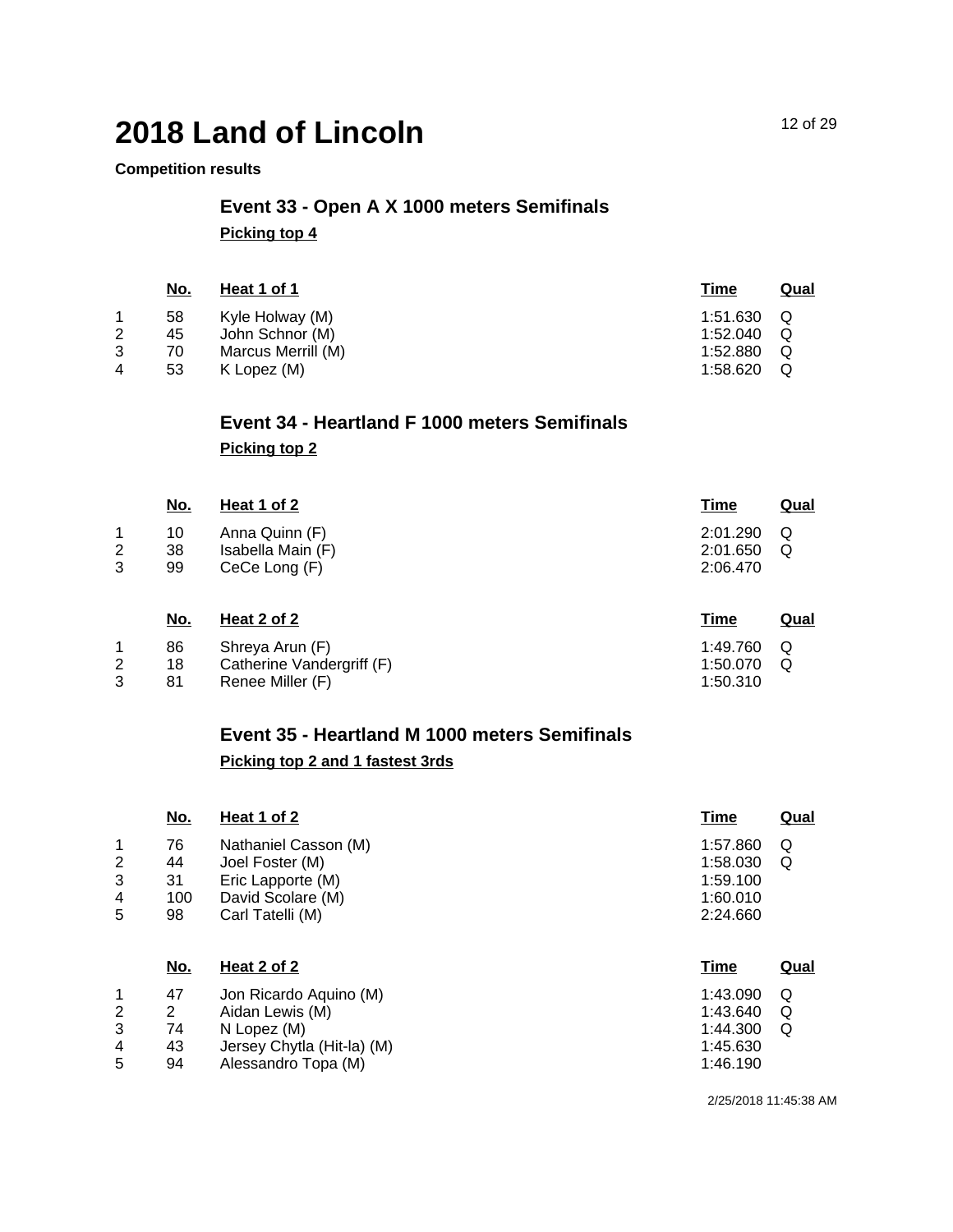**Competition results**

# **Event 36 - Master X 777 meters Semifinals Picking top 6**

|   | <u>No.</u> | Heat 1 of 1         | <u>Time</u> | <b>Qual</b> |
|---|------------|---------------------|-------------|-------------|
|   | 57         | Kelly Britt (F)     | 1:31.040    | Q           |
| 2 | 25         | Dan Greene (M)      | 1:31.410    | Q           |
| 3 | 27         | Eddie Kim (M)       | 1:31.610    | Q           |
| 4 | 108        | M Lopez (M)         | 1:34.790    | Q           |
| 5 | 11         | Anthony Salvati (M) | 1:38.220    | Q           |
| 6 | 91         | Tim Moore (M)       | 1:41.850    | Q           |
|   |            |                     |             |             |

## **Event 38 - Tiny Tot X 111 meters Finals**

|   | <u>No.</u> | <b>Final A</b>         | <b>Time</b> | <b>Points</b> |
|---|------------|------------------------|-------------|---------------|
|   | 29         | Elizabeth Thurston (F) | 23.530      | 500           |
| 2 |            | Andrew Sonn (M)        | 24.700      | 400           |
| 3 | 60         | Liam Sears (M)         | 27.260      | 320           |
| 4 | 84         | Sebastian Reinold (M)  | 30.570      | 256           |
|   |            |                        |             |               |

### **Event 39 - PeeWee/Pony B X 222 meters Finals**

|                | <u>No.</u> | <b>Final A</b>               | <b>Time</b> | <b>Points</b> |
|----------------|------------|------------------------------|-------------|---------------|
| 1              | 107        | Logan Young (M)              | 32,600      | 500           |
| $\overline{c}$ | 78         | Owen King (M)                | 32.860      | 400           |
| 3              | 96         | Alexander Casas (Pony B) (M) | 33,900      | 320           |
| 4              | 111        | Aaron Gertsacov (M)          | 34.530      | 256           |
| 5              | 20         | Charley Wright (Pony B) (F)  | 35.010      | 205           |
| 6              | 80         | Rachel Bass (Pony B) (F)     | 36.290      | 164           |
|                | No.        | <b>Final B</b>               | Time        | <b>Points</b> |
| 7              | 106        | Katherine Potts (Pony B) (F) | 37.656      | 131           |
| 8              | 112        | Siri Polk (F)                | 40.850      | 105           |
| 9              | 23         | Connor Greene (M)            | 41.510      | 84            |
| 10             | 21         | Chris Casas (M)              | 42.500      | 67            |
| 11             | 85         | Seth Reinold (M)             | 48.880      | 53.5          |
| 12             | 50         | Joshua Gage (M)              | 1:00.410    | 43            |

#### **Event 40 - PeeWee A X 222 meters Finals**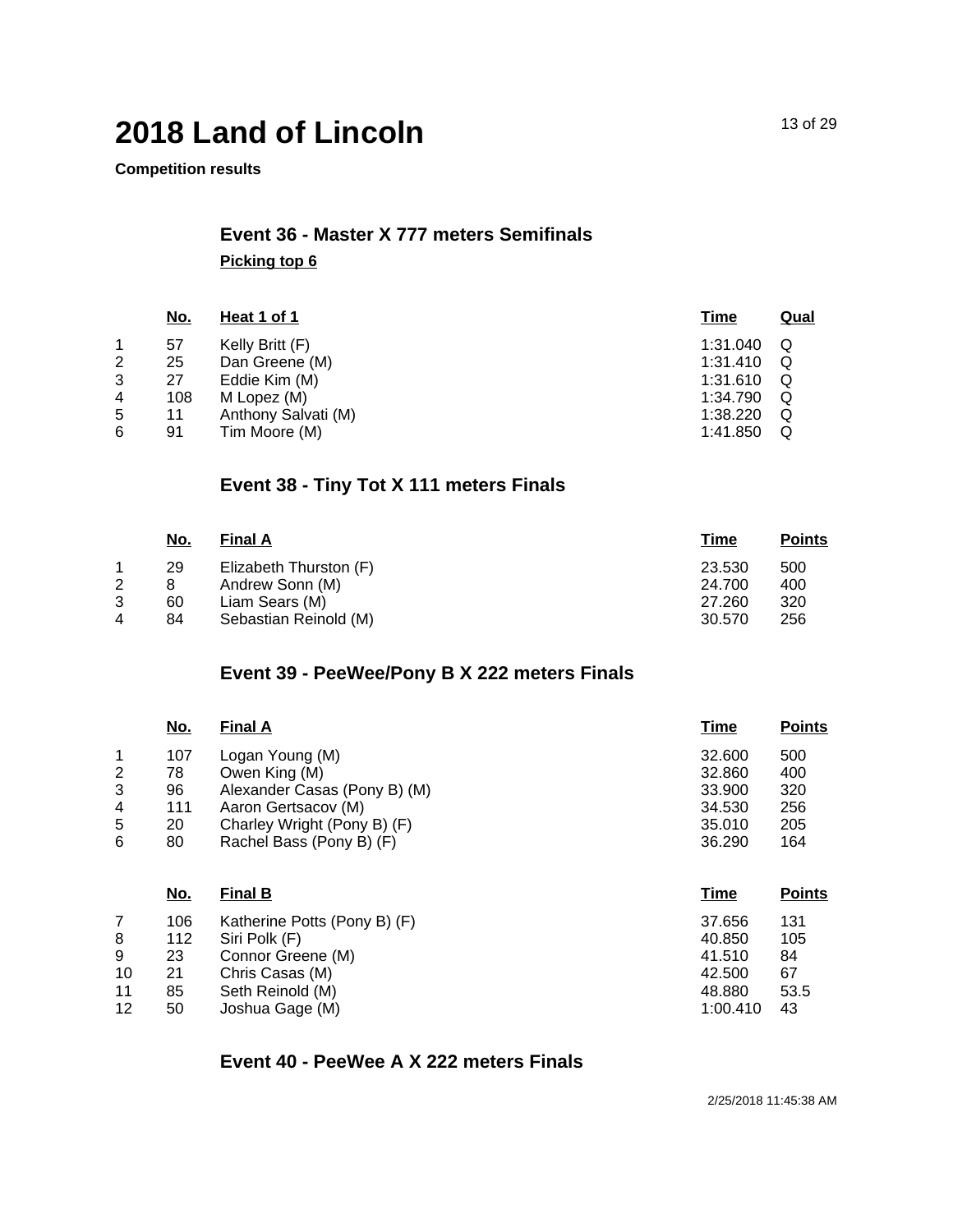**Competition results**

|   | <u>No.</u> | <b>Final A</b>        | Time   | <b>Points</b> |
|---|------------|-----------------------|--------|---------------|
|   | 79         | Quinn Derheimer (M)   | 29.550 | 500           |
| 2 | 109        | Matthew Lorenz (M)    | 30.740 | 400           |
| 3 | 101        | Ethan Sonn (M)        | 31.530 | 320           |
| 4 | 37         | Heike Levinson (F)    | 32,600 | 256           |
| 5 | 39         | Isabella Thurston (F) | 32.850 | 205           |
| 6 | 34         | Gabriel Shoykhet (M)  | 36.120 | 164           |
|   |            |                       |        |               |

### **Event 41 - Pony A X 333 meters Finals**

|   | <u>No.</u> | <b>Final A</b>         | Time   | <b>Points</b> |
|---|------------|------------------------|--------|---------------|
| 1 | 71         | Matt Ryan (M)          | 42.210 | 500           |
| 2 | 88         | Stella Summerfield (F) | 42.390 | 400           |
| 3 | 12         | Ben Bass (M)           | 42.790 | 320           |
| 4 | 64         | Lucas King (M)         | 43.050 | 256           |
| 5 | 9          | Andy Sun (M)           | 43.420 | 205           |
|   |            |                        |        |               |

|            | <u>No.</u> | <b>Final B</b>                | Time   | <b>Points</b> |
|------------|------------|-------------------------------|--------|---------------|
| 6          |            | Allen Wang (M)                | 43.090 | 164           |
|            | 15         | Brooke Derheimer (F)          | 43.260 | 131           |
| 8          | 89         | Stella Bickham-Okoniewski (F) | 46.130 | 105           |
| 9          | 30         | Ella King (F)                 | 46.330 | 84            |
| <b>PEN</b> | 95         | Alex Hughes (F)               | 45.610 | 67            |

## **Event 42 - Midget/Open B X 500 meters Finals**

|                | No. | <b>Final A</b>              | Time     | <b>Points</b> |
|----------------|-----|-----------------------------|----------|---------------|
| 1              | 105 | Julia Lapporte (Open B) (F) | 59.260   | 500           |
| $\overline{2}$ | 73  | Melina Becker (Open B) (F)  | 1:00.270 | 400           |
| 3              | 61  | Logan Sardina (Open B) (M)  | 1:00.650 | 320           |
| 4              | 56  | Keith Keovan (M)            | 1:01.290 | 256           |
| 5              | 67  | Madilyn Dean (F)            | 1:04.530 | 205           |
|                | No. | <b>Final B</b>              | Time     | <b>Points</b> |

|    | .   | .  .                                            | .        | .   |
|----|-----|-------------------------------------------------|----------|-----|
| 6  | 5   | Alexander Thurston (M)                          | 1:03.510 | 164 |
|    | 68  | Maia Gakovic (F)                                | 1:04.060 | 131 |
| 8  | 103 | Jacqueline (Jax) Bukalski Bukalski (Open B) (F) | 1:10.860 | 105 |
| 9  | 28  | Elan Pan (F)                                    | 1:13.670 | 84  |
| 10 | 83  | Sam Ross (M)                                    | 1:19.680 | 67  |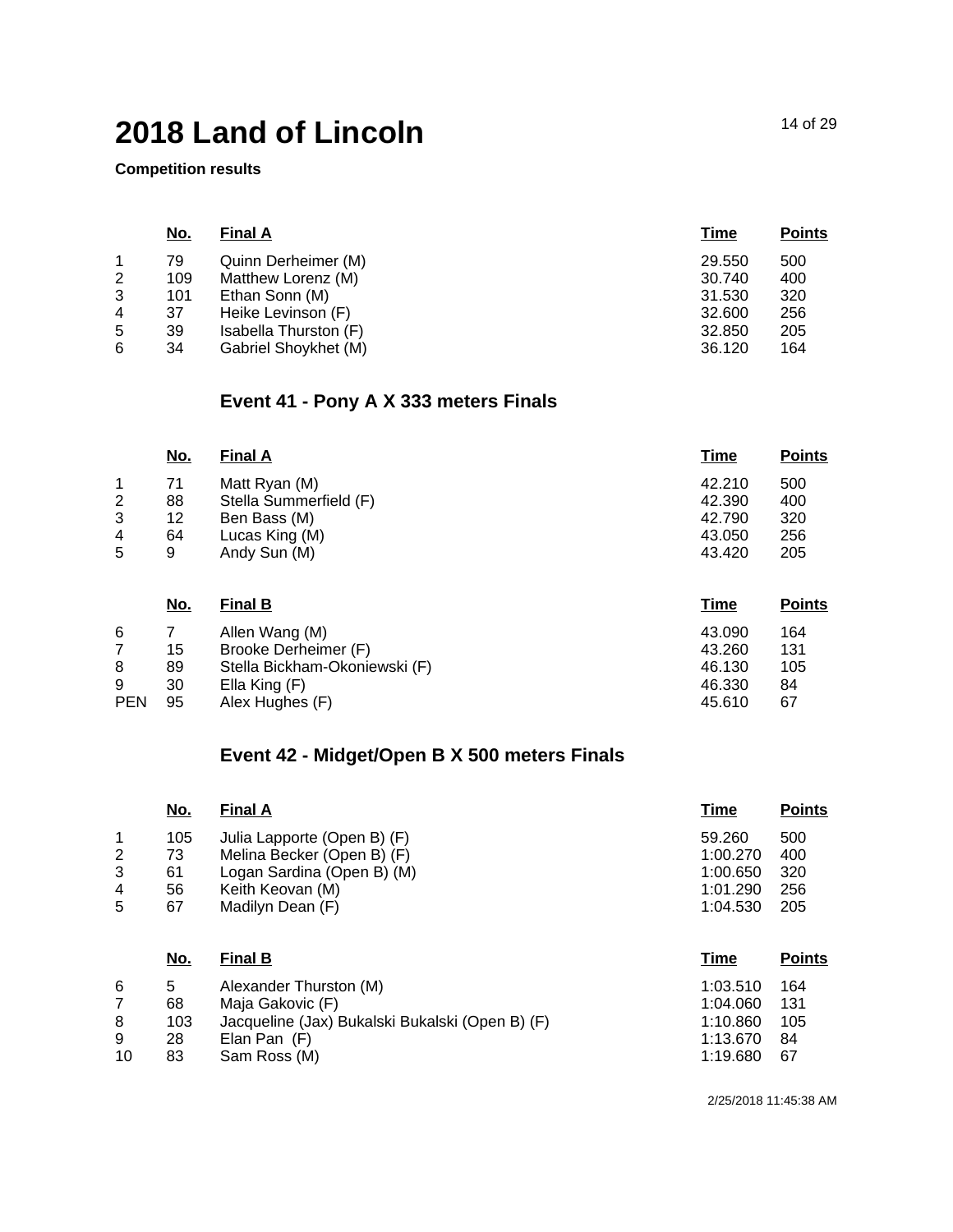**Competition results**

## **Event 43 - Midget A X 500 meters Finals**

|                | <u>No.</u> | <b>Final A</b>            | <b>Time</b> | <b>Points</b> |
|----------------|------------|---------------------------|-------------|---------------|
| 1              | 92         | Xavier Lawrence (M)       | 50.830      | 500           |
| $\overline{2}$ | 66         | Mackenzie Igel-Harris (F) | 55.950      | 400           |
| 3              | 46         | Jon Olson (M)             | 55.980      | 320           |
| 4              | 63         | Lucas Kisiolek (M)        | 56.600      | 256           |
| 5              | 59         | Leo Drossos Thompson (M)  | 56.960      | 205           |
|                | <u>No.</u> | <b>Final B</b>            | Time        | <u>Points</u> |
| 6              | 69         | Marcello Gaus Ehning (M)  | 57.650      | 164           |
| 7              | 82         | Ryan Olijnyk (M)          | 57.810      | 131           |
| 8              | 110        | Natasa Gakovic (F)        | 57.950      | 105           |
| 9              | 36         | Gregory Britt (M)         | 1:01.200    | 84            |
| 10             | 102        | Genevieve Levinson (F)    | 1:02.620    | 67            |
|                | <u>No.</u> | <b>Final C</b>            | <u>Time</u> | <b>Points</b> |
| 11             | 93         | Ynez Toth (F)             | 1:02.290    | 53.5          |
| 12             | 90         | Theodore Krieger (M)      | 1:03.040    | 43            |
| 13             | 104        | Joseph Britt (M)          | 1:03.390    | 34.5          |
| 14             | 97         | Bradley Thornton (M)      | 1:04.480    | 27.5          |

15 40 Jack Samuels (M)

## **Event 44 - Juvenile X 777 meters Finals**

|                | No.        | <b>Final A</b>             | <b>Time</b> | <b>Points</b> |
|----------------|------------|----------------------------|-------------|---------------|
| 1              | 16         | Calvin Williams (M)        | 1:26.540    | 500           |
| $\overline{2}$ | 14         | Brianne Molenda (F)        | 1:27.180    | 400           |
| 3              | 22         | Christopher Knickmeyer (M) | 1:27.650    | 320           |
| 4              | 54         | Kaitlyn Thornton (F)       | 1:40.360    | 256           |
|                | <u>No.</u> | <b>Final B</b>             | Time        | <b>Points</b> |
| 5              | 42         | Jarrod Ward (M)            | 1:37.150    | 205           |
| 6              | 24         | Cooper Dunn (M)            | 1:38.220    | 164           |

7 77 Nathaniel Moore (M)

## **Event 45 - Open A X 1000 meters Finals**

2/25/2018 11:45:38 AM

1:39.810 131

1:06.410 22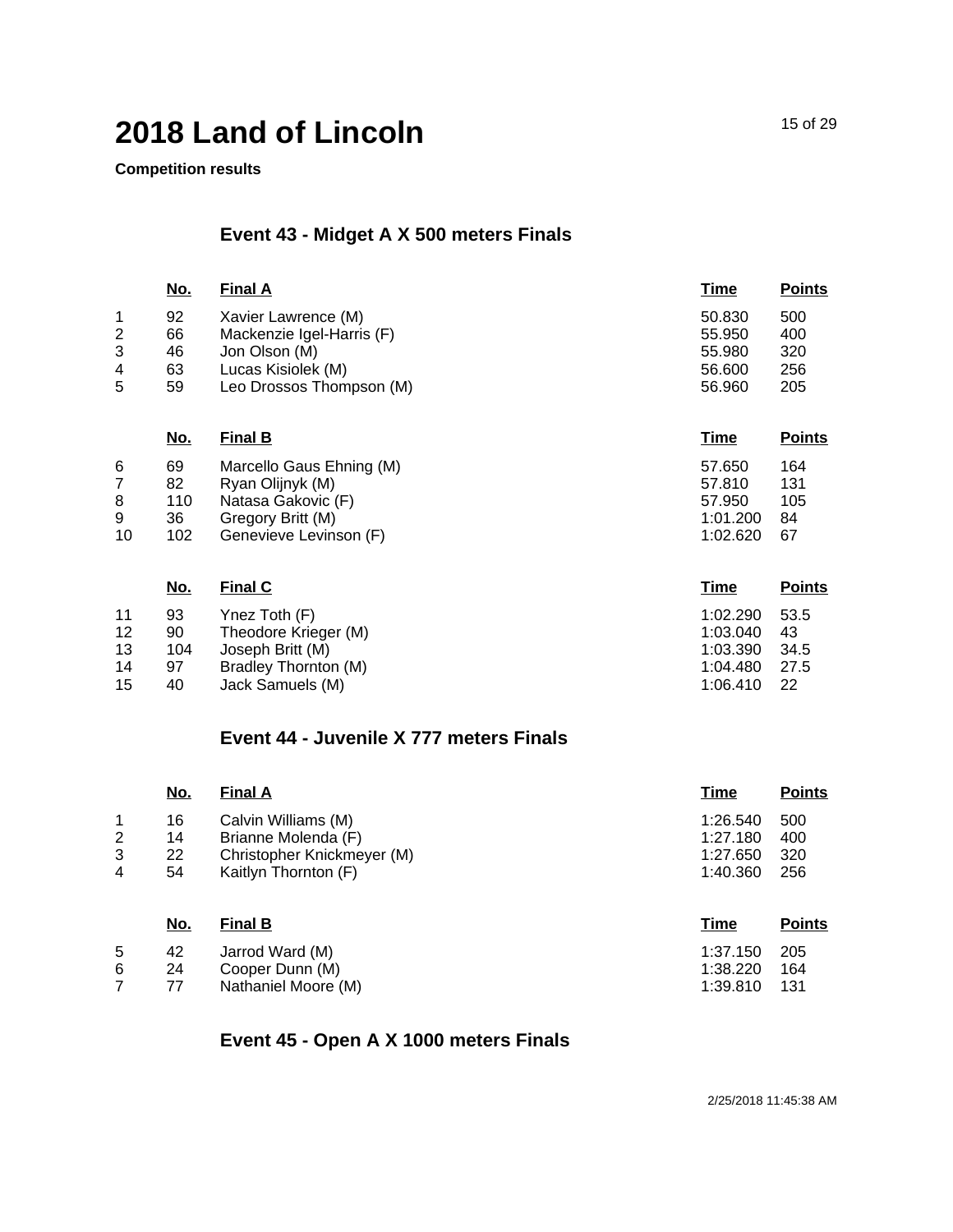**Competition results**

|                | <u>No.</u> | <b>Final A</b>     | Time     | <b>Points</b> |
|----------------|------------|--------------------|----------|---------------|
|                | 70         | Marcus Merrill (M) | 1:51.350 | 500           |
| 2              | 45         | John Schnor (M)    | 1:51.530 | 400           |
| 3              | 53         | K Lopez (M)        | 1:51.800 | -320          |
| $\overline{4}$ | 58         | Kyle Holway (M)    | 2:30.900 | 256           |

## **Event 46 - Heartland F 1000 meters Finals**

|                     | <u>No.</u> | <b>Final A</b>                      | <b>Time</b>          | <b>Points</b> |
|---------------------|------------|-------------------------------------|----------------------|---------------|
| 1                   | 86         | Shreya Arun (F)                     | 1:57.750             | 500           |
| $\overline{c}$<br>3 | 38<br>10   | Isabella Main (F)<br>Anna Quinn (F) | 1:57.980<br>1:58.800 | 400<br>320    |
| 4                   | 18         | Catherine Vandergriff (F)           | 1:59.510             | 256           |
|                     | <u>No.</u> | <b>Final B</b>                      | Time                 | <b>Points</b> |
| 5<br>6              | 81<br>99   | Renee Miller (F)<br>CeCe Long (F)   | 2:01.150<br>2:04.790 | 205<br>164    |

### **Event 47 - Heartland M 1000 meters Finals**

|                | <u>No.</u> | <b>Final A</b>         | Time     | <b>Points</b> |
|----------------|------------|------------------------|----------|---------------|
|                | 47         | Jon Ricardo Aquino (M) | 1:40.570 | 500           |
| $\overline{2}$ | 44         | Joel Foster (M)        | 1:40.810 | 400           |
| 3              | 76         | Nathaniel Casson (M)   | 1:41.130 | 320           |
| 4              | 2          | Aidan Lewis (M)        | 1:41.930 | 256           |
| 5              | 74         | N Lopez (M)            | 1:48.090 | 205           |
|                |            |                        |          |               |

| <u>No.</u> | <b>Final B</b>             | <b>Time</b> | <b>Points</b> |
|------------|----------------------------|-------------|---------------|
| 43         | Jersey Chytla (Hit-la) (M) | 1:47.600    | 164           |
| 31         | Eric Lapporte (M)          | 1:47.780    | 131           |
| 100        | David Scolare (M)          | 1:47.970    | 105           |
| 94         | Alessandro Topa (M)        | 1:50.450    | 84            |
| 98         | Carl Tatelli (M)           | 1:50.940    | 67            |
|            |                            |             |               |

### **Event 48 - Master X 777 meters Finals**

| <u>No.</u> | Final A |  | Time | <b>Points</b> |
|------------|---------|--|------|---------------|
|            |         |  |      |               |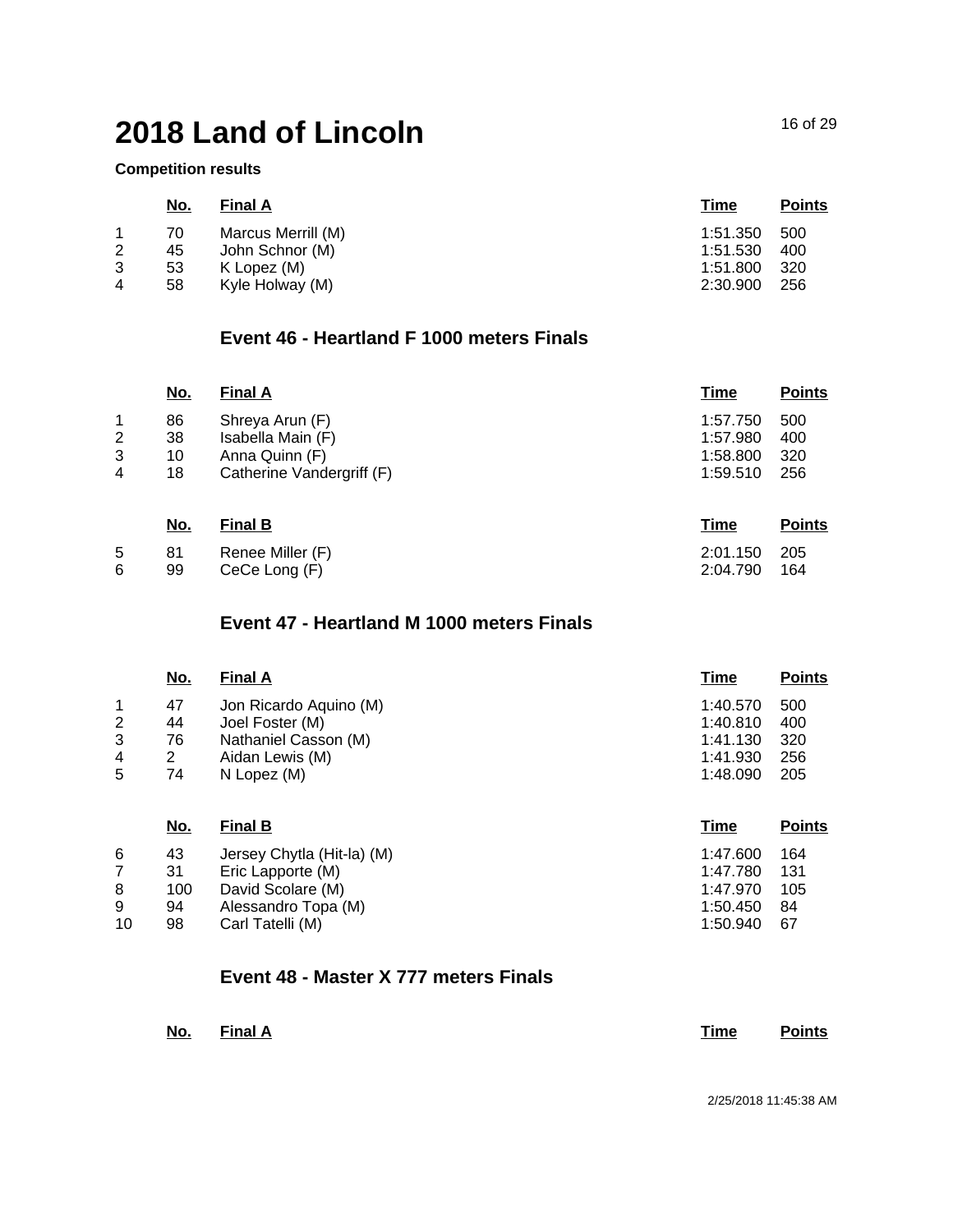#### **Competition results**

|                | 57  | Kelly Britt (F)     | 1:32.350 | 500 |
|----------------|-----|---------------------|----------|-----|
| $\overline{2}$ | 25  | Dan Greene (M)      | 1:32.710 | 400 |
| 3              | 27  | Eddie Kim (M)       | 1:32.870 | 320 |
| 4              | 11  | Anthony Salvati (M) | 1:37.160 | 256 |
| 5              | 91  | Tim Moore (M)       | 1:37.530 | 205 |
| 6              | 108 | M Lopez (M)         | 1:53.540 | 164 |
|                |     |                     |          |     |

| No. | <b>Final B</b> |  |  | Time | <b>Points</b> |
|-----|----------------|--|--|------|---------------|
|     |                |  |  |      |               |

## **Event 50 - Tiny Tot X 55 meters Semifinals Picking top 4**

|   | <u>No.</u> | Heat 1 of 1            | <u>Time</u> | <u>Qual</u> |
|---|------------|------------------------|-------------|-------------|
|   | 29         | Elizabeth Thurston (F) | 11.430      | Ő           |
| 2 | 60         | Liam Sears (M)         | 14.910      | Q           |
|   | 84         | Sebastian Reinold (M)  | 16.390      | Q           |
| 4 |            | Andrew Sonn (M)        | 17.130      |             |

# **Event 51 - PeeWee/Pony B X 111 meters Semifinals**

#### **Picking top 3**

|                | <u>No.</u> | Heat 1 of 2                  | <u>Time</u> | <u>Qual</u> |
|----------------|------------|------------------------------|-------------|-------------|
| 1              | 111        | Aaron Gertsacov (M)          | 18.120      | Q           |
| 2              | 107        | Logan Young (M)              | 18.170      | Q           |
| 3              | 106        | Katherine Potts (Pony B) (F) | 18.880      | Q           |
| 4              | 80         | Rachel Bass (Pony B) (F)     | 20.700      |             |
| 5              | 112        | Siri Polk (F)                | 21.160      |             |
| 6              | 50         | Joshua Gage (M)              | 27.250      |             |
|                | No.        | Heat 2 of 2                  | Time        | <u>Qual</u> |
| 1              | 78         | Owen King (M)                | 16.900      | Q           |
| $\overline{2}$ | 96         | Alexander Casas (Pony B) (M) | 17.300      | Q           |
| 3              | 20         | Charley Wright (Pony B) (F)  | 17.530      | Q           |

4 85 Seth Reinold (M)

5 23 Connor Greene (M)

6 21 Chris Casas (M)

## **Event 52 - PeeWee A X 111 meters Semifinals**

20.740 21.100 22.320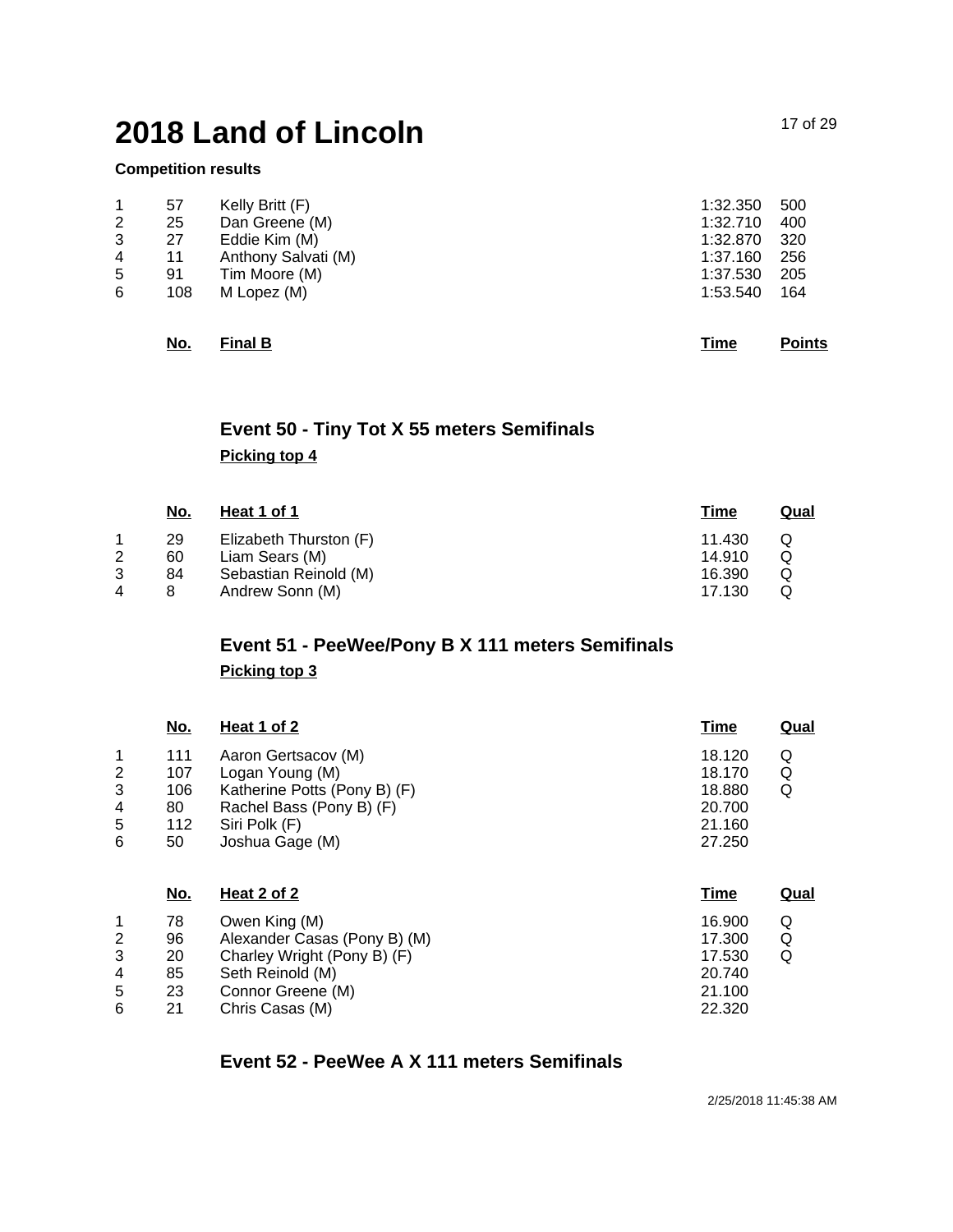#### **Competition results**

#### **Picking top 6**

|   | <u>No.</u> | Heat 1 of 1           | <u>Time</u> | <u>Qual</u> |
|---|------------|-----------------------|-------------|-------------|
|   | 79         | Quinn Derheimer (M)   | 15.880      | Q           |
| 2 | 101        | Ethan Sonn (M)        | 17.330      | Q           |
| 3 | 39         | Isabella Thurston (F) | 17.460      | Q           |
| 4 | 37         | Heike Levinson (F)    | 17.540      | Q           |
| 5 | 34         | Gabriel Shoykhet (M)  | 19.630      | Q           |
| 6 | -1         |                       |             |             |

### **Event 53 - Pony A X 222 meters Semifinals**

#### **Picking top 2 and 1 fastest 3rds**

|                | <u>No.</u> | Heat 1 of 2                   | <u>Time</u> | <u>Qual</u> |
|----------------|------------|-------------------------------|-------------|-------------|
| $\mathbf 1$    | 9          | Andy Sun (M)                  | 28.610      | Q           |
| $\overline{2}$ | 89         | Stella Bickham-Okoniewski (F) | 30.000      | Q           |
| 3              | 95         | Alex Hughes (F)               | 30.350      |             |
| 4              | 12         | Ben Bass (M)                  | 31.480      |             |
| <b>PEN</b>     | 71         | Matt Ryan (M)                 | 29.630      |             |
|                | <u>No.</u> | <u>Heat 2 of 2</u>            | <u>Time</u> | Qual        |

|   | 88 | Stella Summerfield (F) | 28.640 |   |
|---|----|------------------------|--------|---|
| 2 | 15 | Brooke Derheimer (F)   | 29.270 | Q |
| 3 |    | Allen Wang (M)         | 29.350 |   |
| 4 | 30 | Ella King (F)          | 29.790 |   |
| 5 | 64 | Lucas King (M)         | 30.500 |   |

### **Event 54 - Midget/Open B X 333 meters Semifinals Picking top 2 and 1 fastest 3rds**

|   | No. | Heat 1 of 2                | <b>Time</b> | <u>Qual</u> |
|---|-----|----------------------------|-------------|-------------|
|   | 61  | Logan Sardina (Open B) (M) | 39.980      | Q           |
| 2 | 73  | Melina Becker (Open B) (F) | 40.190      | Q           |
| 3 | 68  | Maja Gakovic (F)           | 40.430      | Q           |
| 4 | 5   | Alexander Thurston (M)     | 41.350      |             |
| 5 | 28  | Elan Pan (F)               | 47.920      |             |
|   | No. | Heat 2 of 2                | Time        | Qual        |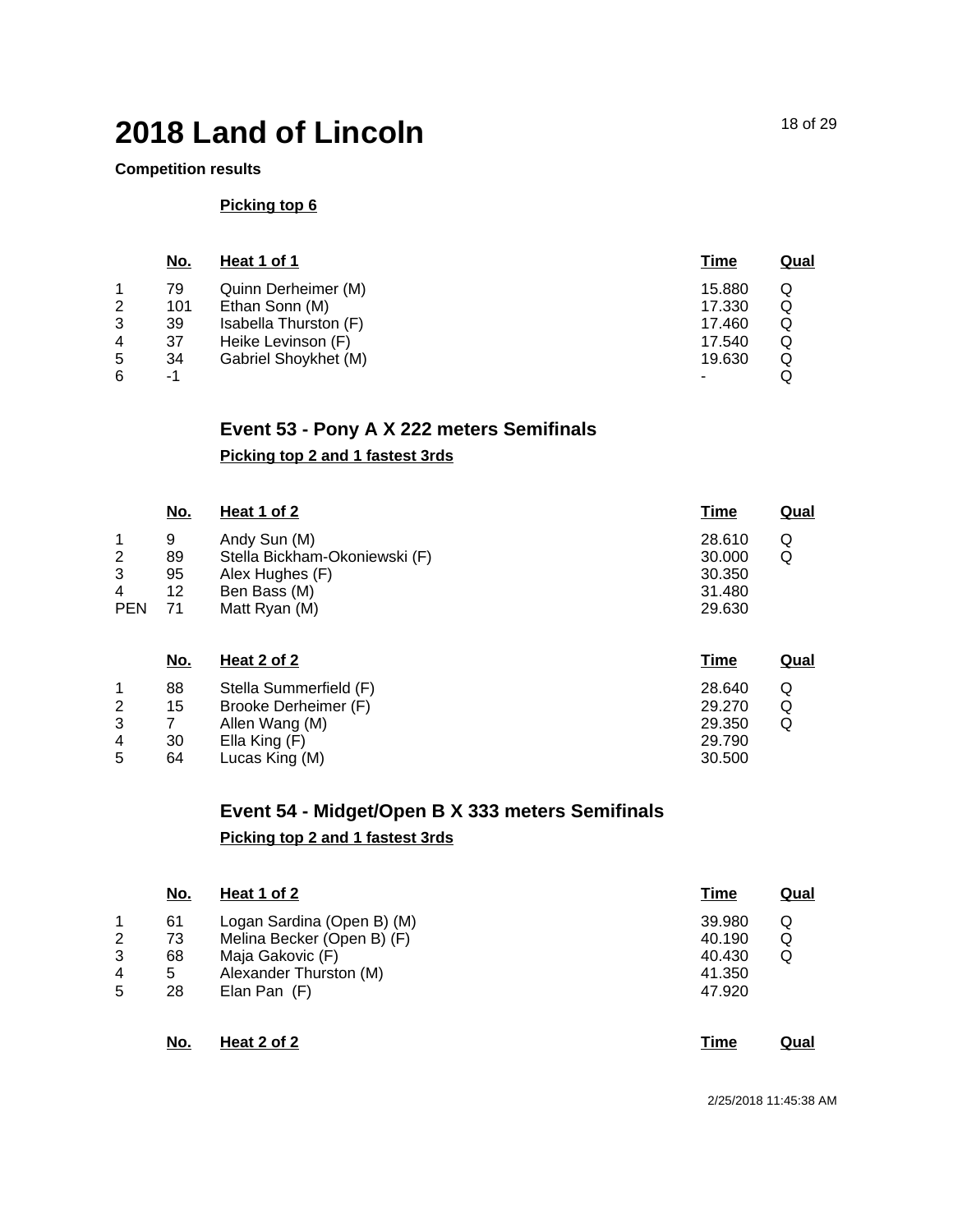#### **Competition results**

|   | 105 | Julia Lapporte (Open B) (F)                     | 39.040   | Q |
|---|-----|-------------------------------------------------|----------|---|
|   | 56  | Keith Keovan (M)                                | 40.770   | O |
|   | 67  | Madilyn Dean (F)                                | 43.980   |   |
| 4 | 103 | Jacqueline (Jax) Bukalski Bukalski (Open B) (F) | 44.930   |   |
| 5 | 83  | Sam Ross (M)                                    | 1:12.440 |   |

# **Event 55 - Midget A X 333 meters Semifinals Picking top 1 and 2 fastest 2nds**

|   | <u>No.</u> | Heat 1 of 3              | <u>Time</u> | Qual |
|---|------------|--------------------------|-------------|------|
|   | 92         | Xavier Lawrence (M)      | 33,870      |      |
| 2 | 69         | Marcello Gaus Ehning (M) | 37.820      |      |
| 3 | 59         | Leo Drossos Thompson (M) | 38.290      |      |
| 4 | 90         | Theodore Krieger (M)     | 41.490      |      |
| 5 | 93         | Ynez Toth $(F)$          | 41.730      |      |

| <u>No.</u> | <b>Heat 2 of 3</b>        | <u>Time</u><br>Qual |
|------------|---------------------------|---------------------|
| 66         | Mackenzie Igel-Harris (F) | 36.860<br>Q         |
| 82         | Ryan Olijnyk (M)          | Q<br>38,070         |
| 110        | Natasa Gakovic (F)        | 38.760              |
| 104        | Joseph Britt (M)          | 40.980              |
| 97         | Bradley Thornton (M)      | 43:02.200           |
|            |                           |                     |

|   | <u>No.</u> | Heat 3 of 3            | <u>Time</u> | Qual |
|---|------------|------------------------|-------------|------|
|   | 46         | Jon Olson (M)          | 37.610      |      |
| 2 | 63         | Lucas Kisiolek (M)     | 38.430      |      |
| 3 | 102        | Genevieve Levinson (F) | 41.400      |      |
| 4 | 36         | Gregory Britt (M)      | 47.390      |      |
| 5 | 40         | Jack Samuels (M)       | 50.820      |      |

# **Event 56 - Juvenile X 500 meters Semifinals Picking top 2**

|   | No. | <u>Heat 1 of 2</u>         | Time   | <u>Qual</u> |
|---|-----|----------------------------|--------|-------------|
|   | 14  | Brianne Molenda (F)        | 53.790 |             |
| 2 | 22  | Christopher Knickmeyer (M) | 54.430 |             |
| 3 | 24  | Cooper Dunn (M)            | 59.670 |             |
|   | 77  | Nathaniel Moore (M)        | 59.790 |             |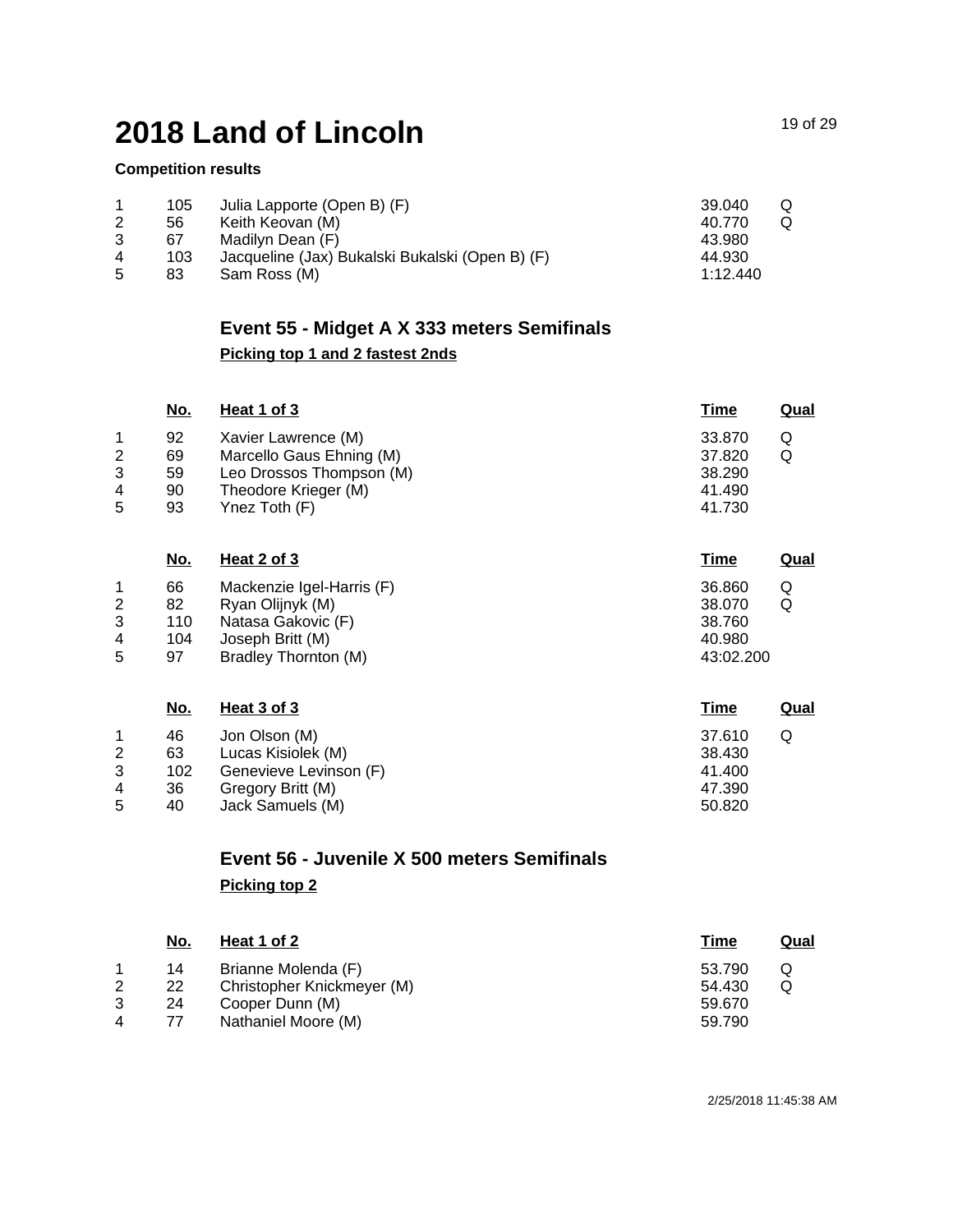**Competition results**

|                       | No. | Heat 2 of 2          | Time   | Qual |
|-----------------------|-----|----------------------|--------|------|
|                       | 16  | Calvin Williams (M)  | 56.940 | O    |
| $\mathbf{2}^{\prime}$ | 54  | Kaitlyn Thornton (F) | 58.240 |      |
|                       | 42  | Jarrod Ward (M)      | 59.720 |      |

# **Event 57 - Open A X 500 meters Semifinals Picking top 4**

|   | No. | Heat 1 of 1        | <b>Time</b> | Qual |
|---|-----|--------------------|-------------|------|
|   | 70  | Marcus Merrill (M) | 52.780      |      |
| 2 | 53  | K Lopez (M)        | 53.010      |      |
| 3 | 45  | John Schnor (M)    | 53.320      |      |
| 4 | 58  | Kyle Holway (M)    | 54.520      |      |

# **Event 58 - Heartland F 500 meters Semifinals Picking top 2**

|                     | <u>No.</u> | <u>Heat 1 of 2</u>                 | <u>Time</u>      | <u>Qual</u> |
|---------------------|------------|------------------------------------|------------------|-------------|
| 1                   | 10         | Anna Quinn (F)                     | 50.040           | Q           |
| $\overline{2}$<br>3 | 38<br>99   | Isabella Main (F)<br>CeCe Long (F) | 50.490<br>55.480 | Q           |
|                     |            |                                    |                  |             |
|                     | <u>No.</u> | Heat 2 of 2                        | <u>Time</u>      | Qual        |
| $\mathbf{1}$        | 86         | Shreya Arun (F)                    | 50.660           | Q           |
| $\overline{2}$      | 81         | Renee Miller (F)                   | 51.820           | Q           |
| 3                   | 18         | Catherine Vandergriff (F)          | 52,270           |             |

# **Event 59 - Heartland M 500 meters Semifinals Picking top 2**

|   | No. | Heat 1 of 2                | Time   | <u>Qual</u> |
|---|-----|----------------------------|--------|-------------|
|   | 76  | Nathaniel Casson (M)       | 47.850 |             |
| 2 | 31  | Eric Lapporte (M)          | 49.170 |             |
| 3 | 98  | Carl Tatelli (M)           | 50.800 |             |
| 4 | 43  | Jersey Chytla (Hit-la) (M) | 50.910 |             |
| 5 | 44  | Joel Foster (M)            | ٠      |             |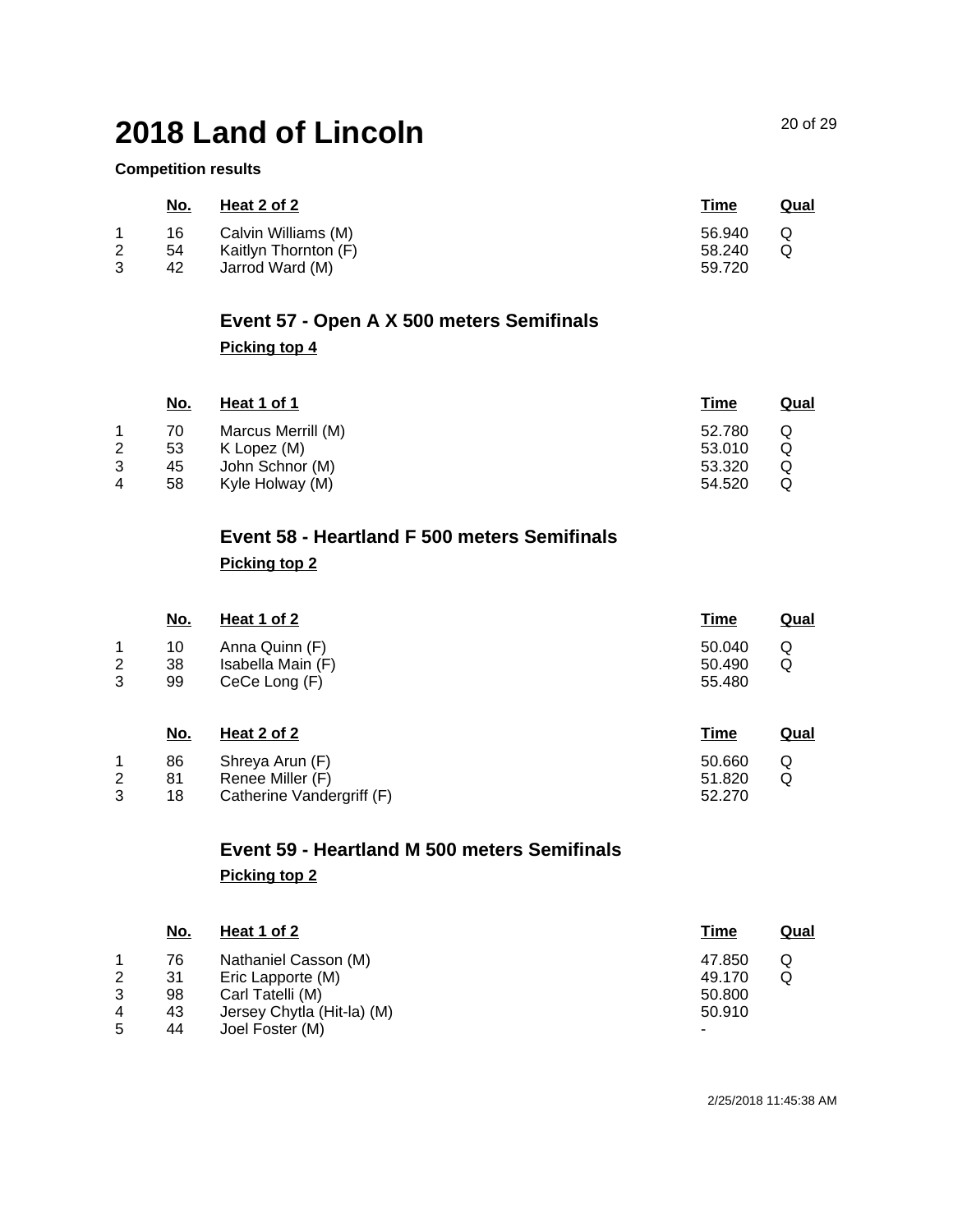**Competition results**

|   | <u>No.</u> | Heat 2 of 2            | <u>Time</u> | <u>Qual</u> |
|---|------------|------------------------|-------------|-------------|
|   | 47         | Jon Ricardo Aquino (M) | 48.140      |             |
| 2 | 74         | N Lopez (M)            | 48.660<br>Q |             |
| 3 |            | Aidan Lewis (M)        | 48.890      |             |
| 4 | 94         | Alessandro Topa (M)    | 51.790      |             |
| 5 | 100        | David Scolare (M)      | 1:16.060    |             |

### **Event 60 - Master X 500 meters Semifinals Picking top 5**

|                | <u>No.</u> | Heat 1 of 1         | <u>Time</u> | <u>Qual</u> |
|----------------|------------|---------------------|-------------|-------------|
|                | 57         | Kelly Britt (F)     | 56.320      | Q           |
| $\overline{2}$ | 25         | Dan Greene (M)      | 56.670      | Q           |
| 3              | 108        | M Lopez (M)         | 58.040      | Q           |
| 4              | 11         | Anthony Salvati (M) | 1:01.260    | Q           |
| 5              | 91         | Tim Moore (M)       | 1:01.590    | Q           |

### **Event 62 - Tiny Tot X 55 meters Finals**

|   | No. | <b>Final A</b>         | Time   | <b>Points</b> |
|---|-----|------------------------|--------|---------------|
|   | 29  | Elizabeth Thurston (F) | 11.980 | 500           |
| 2 |     | Andrew Sonn (M)        | 13.260 | 400           |
| 3 | 60  | Liam Sears (M)         | 14.250 | 320           |
| 4 | 84  | Sebastian Reinold (M)  | 23.270 | 256           |

## **Event 63 - PeeWee/Pony B X 111 meters Finals**

|   | No. | <b>Final A</b>               | <b>Time</b> | <b>Points</b> |
|---|-----|------------------------------|-------------|---------------|
| 1 | 96  | Alexander Casas (Pony B) (M) | 17.460      | 500           |
| 2 | 107 | Logan Young (M)              | 17.660      | 400           |
| 3 | 111 | Aaron Gertsacov (M)          | 17.940      | 320           |
| 4 | 20  | Charley Wright (Pony B) (F)  | 18.040      | 256           |
| 5 | 78  | Owen King (M)                | 18.530      | 205           |
| 6 | 106 | Katherine Potts (Pony B) (F) | 19.240      | 164           |
|   | No. | <b>Final B</b>               | Time        | <b>Points</b> |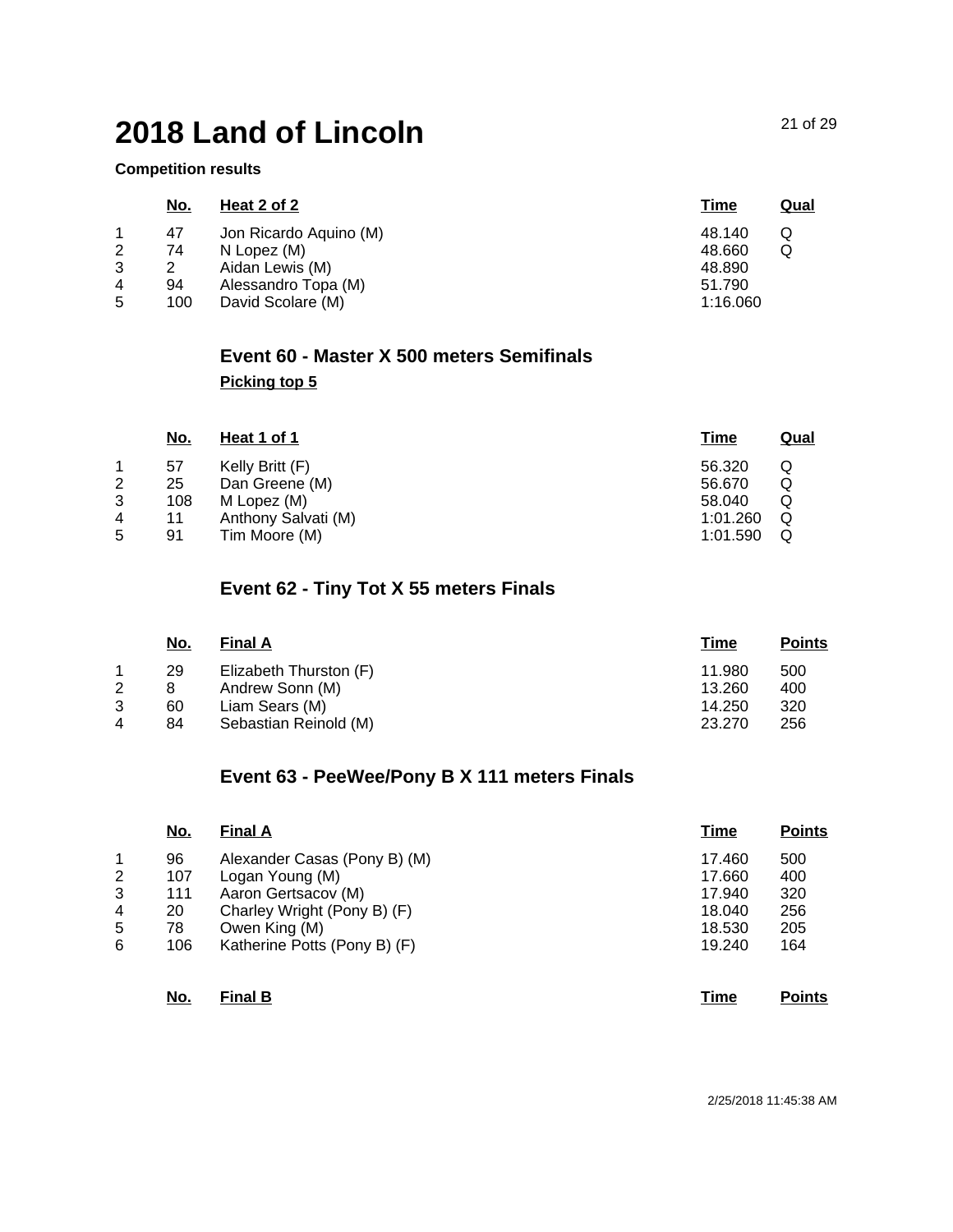#### **Competition results**

|    | 85  | Seth Reinold (M)         | 20.100 | 131  |
|----|-----|--------------------------|--------|------|
| 8  | 112 | Siri Polk (F)            | 20.590 | 105  |
| 9  | 80  | Rachel Bass (Pony B) (F) | 20.710 | 84   |
| 10 | 23  | Connor Greene (M)        | 21.050 | 67   |
| 11 | 21  | Chris Casas (M)          | 27.720 | 53.5 |
| 12 | 50  | Joshua Gage (M)          | 28.150 | 43   |

### **Event 64 - PeeWee A X 111 meters Finals**

| <u>No.</u> | <b>Final A</b>        | Time   | <b>Points</b> |
|------------|-----------------------|--------|---------------|
| 79         | Quinn Derheimer (M)   | 15.800 | 500           |
| 101        | Ethan Sonn (M)        | 17.002 | 400           |
| 39         | Isabella Thurston (F) | 17.320 | 320           |
| 37         | Heike Levinson (F)    | 17.660 | 256           |
| 34         | Gabriel Shoykhet (M)  | 28.100 | 205           |
|            |                       |        |               |

### **Event 65 - Pony A X 222 meters Finals**

|   | No. | <b>Final A</b>                | <u>Time</u> | <b>Points</b> |
|---|-----|-------------------------------|-------------|---------------|
|   | 88  | Stella Summerfield (F)        | 28.850      | 500           |
| 2 | 15  | Brooke Derheimer (F)          | 29.050      | 400           |
| 3 | 9   | Andy Sun (M)                  | 29.460      | 320           |
| 4 |     | Allen Wang (M)                | 29,800      | 256           |
| 5 | 89  | Stella Bickham-Okoniewski (F) |             | 205           |

|    | <u>No.</u> | <b>Final B</b>  | Time   | <b>Points</b> |
|----|------------|-----------------|--------|---------------|
| 6  | 30         | Ella King (F)   | 28.230 | 164           |
|    | 64         | Lucas King (M)  | 28.510 | 131           |
| 8  | 12         | Ben Bass (M)    | 28.530 | 105           |
| 9  | 71         | Matt Ryan (M)   | 28,820 | 84            |
| 10 | 95         | Alex Hughes (F) | 30.030 | 67            |

## **Event 66 - Midget/Open B X 333 meters Finals**

|   | No. | <b>Final A</b>              | Time   | <b>Points</b> |
|---|-----|-----------------------------|--------|---------------|
| 1 | 105 | Julia Lapporte (Open B) (F) | 38.610 | 500           |
| 2 | 73  | Melina Becker (Open B) (F)  | 39.630 | 400           |
| 3 | 56  | Keith Keovan (M)            | 41.530 | 320           |
| 4 | 68  | Maja Gakovic (F)            | 45.410 | 256           |
| 5 | 61  | Logan Sardina (Open B) (M)  | 51.870 | 205           |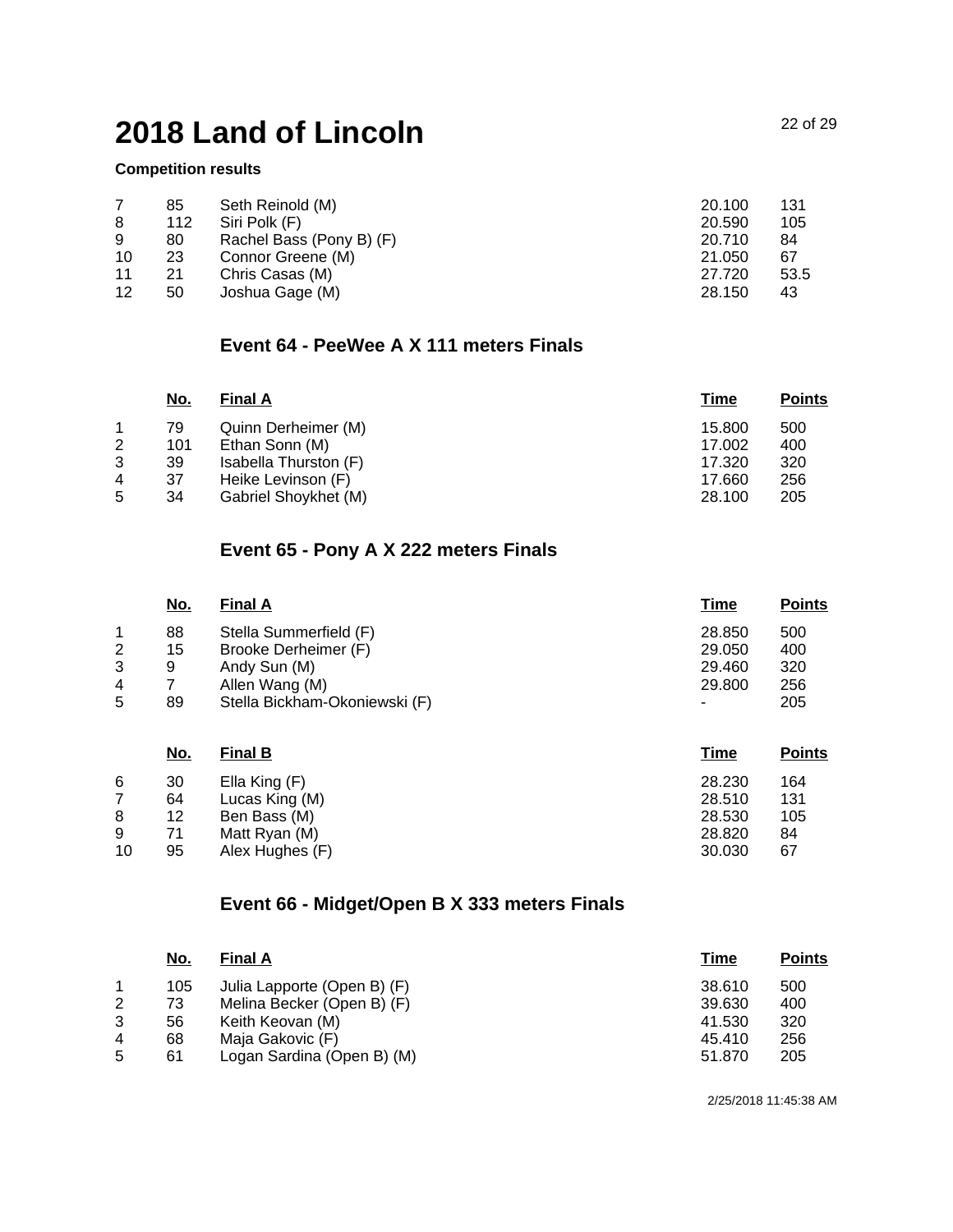**Competition results**

|    | No. | <b>Final B</b>                                  | Time     | <b>Points</b> |
|----|-----|-------------------------------------------------|----------|---------------|
| 6  | 67  | Madilyn Dean (F)                                | 41.830   | 164           |
|    | 5   | Alexander Thurston (M)                          | 42.100   | 131           |
| 8  | 103 | Jacqueline (Jax) Bukalski Bukalski (Open B) (F) | 45.070   | 105           |
| 9  | 28  | Elan Pan (F)                                    | 48.450   | 84            |
| 10 | 83  | Sam Ross (M)                                    | 1:01.460 | -67           |

## **Event 67 - Midget A X 333 meters Finals**

| <u>No.</u> | <b>Final A</b>            | Time   | <b>Points</b> |
|------------|---------------------------|--------|---------------|
| 92         | Xavier Lawrence (M)       | 34.040 | 500           |
| 46         | Jon Olson (M)             | 36,890 | 400           |
| 66         | Mackenzie Igel-Harris (F) | 37.070 | 320           |
| 69         | Marcello Gaus Ehning (M)  | 38.260 | 256           |
| 82         | Ryan Olijnyk (M)          | 38,370 | 205           |
|            |                           |        |               |

|    | <u>No.</u> | <b>Final B</b>           | <u>Time</u> | <b>Points</b> |
|----|------------|--------------------------|-------------|---------------|
| 6  | 110        | Natasa Gakovic (F)       | 38.040      | 164           |
|    | 59         | Leo Drossos Thompson (M) | 38.770      | 131           |
| 8  | 63         | Lucas Kisiolek (M)       | 39,300      | 105           |
| 9  | 102        | Genevieve Levinson (F)   | 40.360      | 84            |
| 10 | 104        | Joseph Britt (M)         | 40.680      | 67            |

|    | <u>No.</u> | <b>Final C</b>       | <b>Time</b> | <u>Points</u> |
|----|------------|----------------------|-------------|---------------|
| 11 | 36         | Gregory Britt (M)    | 41.450      | 53.5          |
| 12 | 93         | Ynez Toth (F)        | 41.770      | 43            |
| 13 | 90         | Theodore Krieger (M) | 41.940      | 34.5          |
| 14 | 40         | Jack Samuels (M)     | 42.300      | 27.5          |
| 15 | 97         | Bradley Thornton (M) | 42.500      | 22            |

### **Event 68 - Juvenile X 500 meters Finals**

| No. | <b>Final A</b>             | Time     | <b>Points</b> |
|-----|----------------------------|----------|---------------|
| 14  | Brianne Molenda (F)        | 53.490   | 500           |
| 22  | Christopher Knickmeyer (M) | 53.870   | 400           |
| 54  | Kaitlyn Thornton (F)       | 1:00.350 | 320           |
| 16  | Calvin Williams (M)        | 1:05.510 | 256           |
|     |                            |          |               |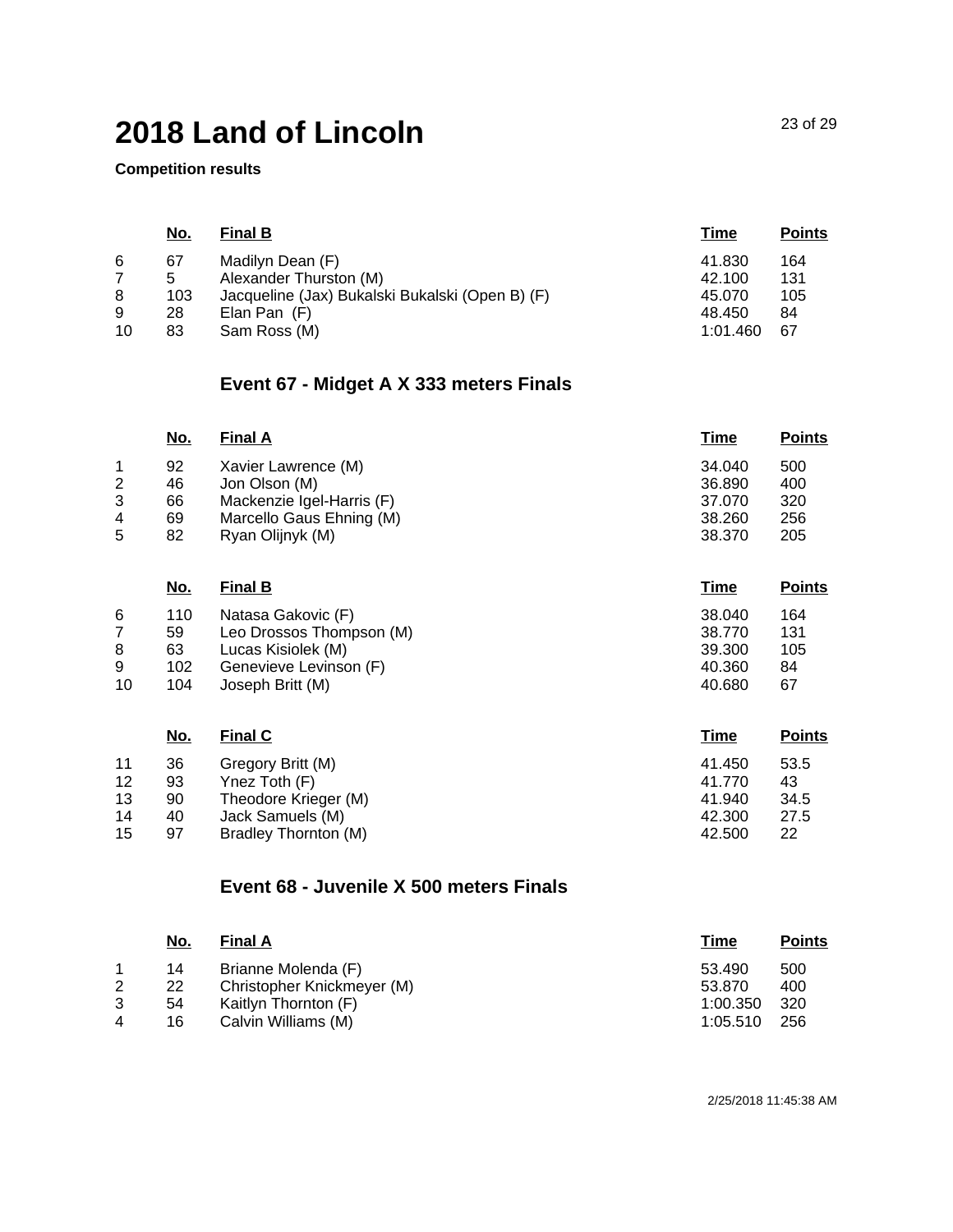#### **Competition results**

|            | <u>No.</u> | <b>Final B</b>      | <u>Time</u>  | <b>Points</b> |
|------------|------------|---------------------|--------------|---------------|
| 5          | 77         | Nathaniel Moore (M) | 1:03.480 205 |               |
| 6          | -24        | Cooper Dunn (M)     | 1:12.060 164 |               |
| <b>PEN</b> | -42        | Jarrod Ward (M)     | 1:22.330 131 |               |

## **Event 69 - Open A X 500 meters Finals**

|            | <u>No.</u> | <b>Final A</b>     | <u>Time</u>              | <b>Points</b> |
|------------|------------|--------------------|--------------------------|---------------|
|            | 53         | K Lopez (M)        | 51.090                   | 500           |
| 2          | 70         | Marcus Merrill (M) | 51.380                   | 400           |
| 3          | 45         | John Schnor (M)    | 59.540                   | 320           |
| <b>DNS</b> | 58         | Kyle Holway (M)    | $\overline{\phantom{0}}$ | 256           |

# **Event 70 - Heartland F 500 meters Finals**

|   | No. | <b>Final A</b>    | <u>Time</u> | <b>Points</b> |
|---|-----|-------------------|-------------|---------------|
|   | 86  | Shreya Arun (F)   | 49.540      | 500           |
| 2 | 10  | Anna Quinn (F)    | 49.970      | 400           |
| 3 | 38  | Isabella Main (F) | 50.040      | 320           |
| 4 | 81  | Renee Miller (F)  | 51.150      | 256           |

|   | <u>No.</u> | <b>Final B</b>               | <u>Time</u> | <b>Points</b> |
|---|------------|------------------------------|-------------|---------------|
| 5 |            | 18 Catherine Vandergriff (F) | 54.290      | 205           |
| 6 | 99         | CeCe Long (F)                | 55.260      | 164           |

### **Event 71 - Heartland M 500 meters Finals**

|   | <u>No.</u> | <b>Final A</b>         | <b>Time</b> | <b>Points</b> |
|---|------------|------------------------|-------------|---------------|
| 1 | 47         | Jon Ricardo Aquino (M) | 45.320      | 500           |
| 2 | 76         | Nathaniel Casson (M)   | 47.540      | 400           |
| 3 | 74         | N Lopez (M)            | 47.630      | 320           |
| 4 | 31         | Eric Lapporte (M)      | 48.380      | 256           |
|   |            |                        |             |               |

| No.<br>$\sim$ | <b>Final B</b> |  |  | Time | <b>Points</b> |
|---------------|----------------|--|--|------|---------------|
|---------------|----------------|--|--|------|---------------|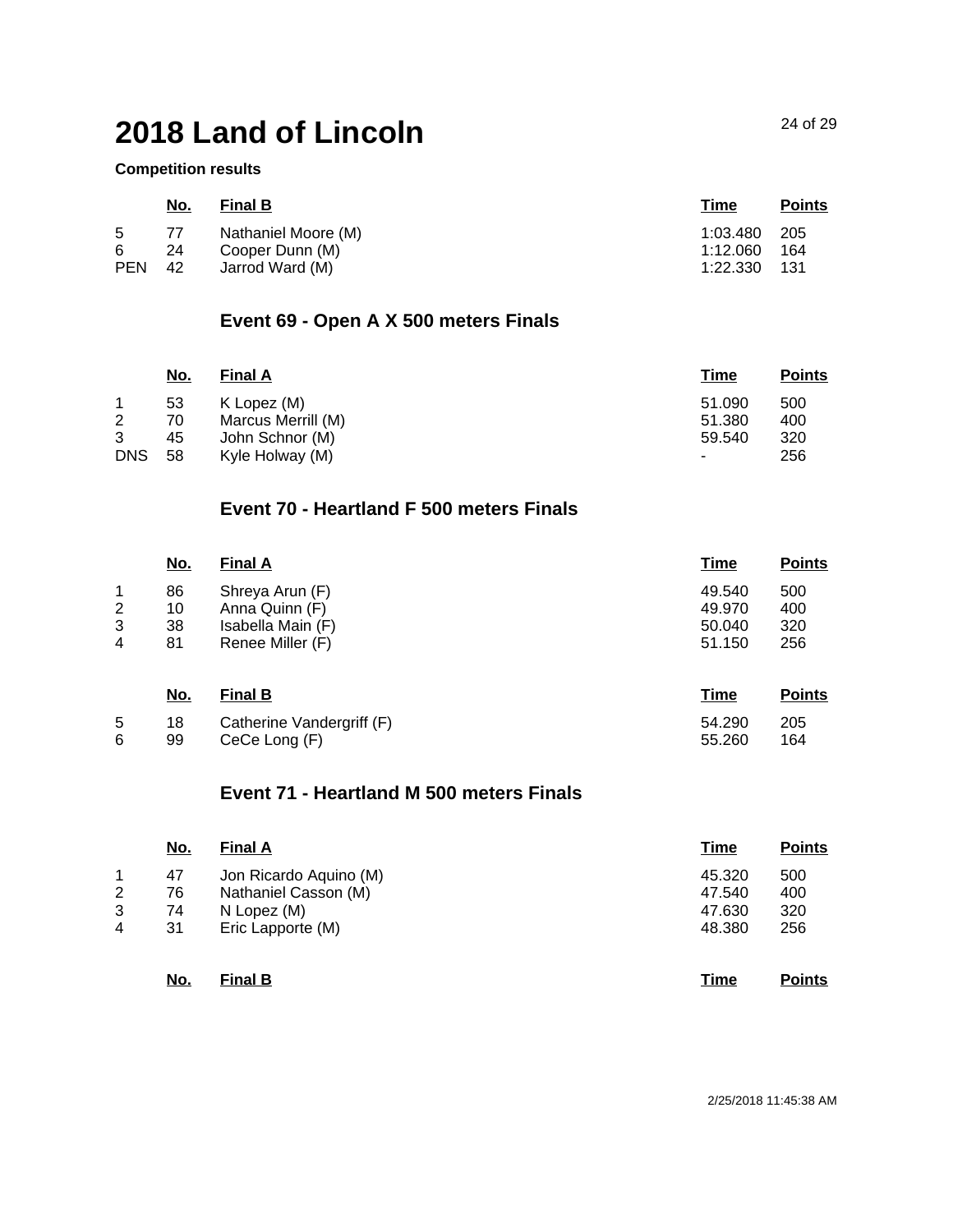#### **Competition results**

| 5          |     | Aidan Lewis (M)            | 48.700 | 205 |
|------------|-----|----------------------------|--------|-----|
| 6          | 94  | Alessandro Topa (M)        | 51.460 | 164 |
|            | 98  | Carl Tatelli (M)           | 51.760 | 131 |
| 8          | 100 | David Scolare (M)          | 51.900 | 105 |
| 9          | 43  | Jersey Chytla (Hit-la) (M) | 52.340 | 84  |
| <b>PEN</b> | 44  | Joel Foster (M)            |        | 67  |

### **Event 72 - Master X 500 meters Finals**

|   | <u>No.</u> | <b>Final A</b>      | <u>Time</u> | <b>Points</b> |
|---|------------|---------------------|-------------|---------------|
|   | 57         | Kelly Britt (F)     | 54.840      | 500           |
| 2 | 25         | Dan Greene (M)      | 56.760      | 400           |
| 3 | 108        | M Lopez (M)         | 57.380      | 320           |
| 4 | 91         | Tim Moore (M)       | 59.790      | 256           |
| 5 | 11         | Anthony Salvati (M) | 1:00.380    | 205           |
|   |            |                     |             |               |
|   |            |                     |             |               |

| <u>No.</u> | <b>Final B</b> | Гіmе | <b>Points</b> |
|------------|----------------|------|---------------|
|------------|----------------|------|---------------|

### **Event 74 - Tiny Tot X 333 meters Finals**

| No. | <b>Final A</b>         | Time     | <b>Points</b> |
|-----|------------------------|----------|---------------|
| 29  | Elizabeth Thurston (F) | 1:03.720 | 500           |
| 8   | Andrew Sonn (M)        | 1:09.850 | 400           |
| 60  | Liam Sears (M)         | 1:19.230 | -320          |
| 84  | Sebastian Reinold (M)  | 1:44.390 | 256           |
|     |                        |          |               |

### **Event 75 - PeeWee/Pony B X 444 meters Finals**

|   | <u>No.</u> | <b>Final A</b>               | Time     | <b>Points</b> |
|---|------------|------------------------------|----------|---------------|
|   | 78         | Owen King (M)                | 1:01.620 | 500           |
| 2 | 96         | Alexander Casas (Pony B) (M) | 1:04.010 | 400           |
| 3 | 107        | Logan Young (M)              | 1:04.250 | 320           |
| 4 | 111        | Aaron Gertsacov (M)          | 1:05.270 | 256           |
| 5 | 106        | Katherine Potts (Pony B) (F) | 1:16.060 | 205           |
| 6 | 20         | Charley Wright (Pony B) (F)  | 1:16.350 | 164           |
|   |            |                              |          |               |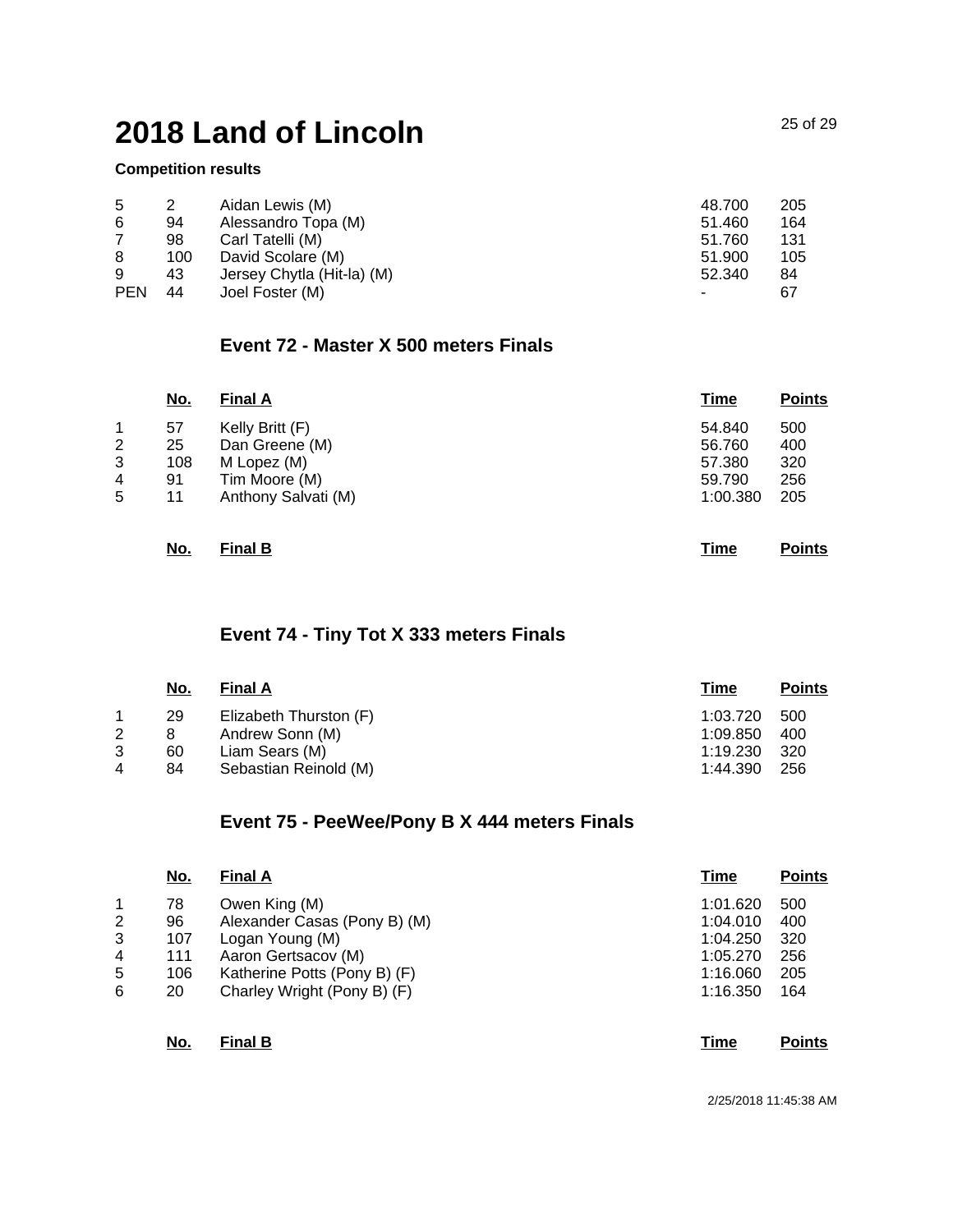#### **Competition results**

|    | 80  | Rachel Bass (Pony B) (F) | 1:12.100 | -131 |
|----|-----|--------------------------|----------|------|
| 8  | 23  | Connor Greene (M)        | 1:19.230 | 105  |
| 9  | 21  | Chris Casas (M)          | 1:21.290 | -84  |
| 10 | 85  | Seth Reinold (M)         | 1:21.850 | -67  |
| 11 | 112 | Siri Polk (F)            | 1:22.320 | 53.5 |
| 12 | 50  | Joshua Gage (M)          | 1:54.500 | 43   |

### **Event 76 - PeeWee A X 500 meters Finals**

|            | <u>No.</u> | <b>Final A</b>        | <b>Time</b> | <b>Points</b> |
|------------|------------|-----------------------|-------------|---------------|
|            | 79         | Quinn Derheimer (M)   | 1:03.400    | 500           |
| 2          | 101        | Ethan Sonn (M)        | 1:09.180    | 400           |
| 3          | 39         | Isabella Thurston (F) | 1:09.600    | 320           |
| 4          | 37         | Heike Levinson (F)    | 1:11.100    | 256           |
| 5          | 34         | Gabriel Shoykhet (M)  | 1:19.980    | 205           |
| <b>DNS</b> | 109        | Matthew Lorenz (M)    |             |               |

## **Event 77 - Pony A X 777 meters Finals**

| <u>No.</u> | <b>Final A</b>         | Time     | <b>Points</b> |
|------------|------------------------|----------|---------------|
| 71         | Matt Ryan (M)          | 1:40.880 | 500           |
|            | Allen Wang (M)         | 1:41.450 | 400           |
| 64         | Lucas King (M)         | 1:42.130 | 320           |
| 9          | Andy Sun (M)           | 1:42.900 | 256           |
| 88         | Stella Summerfield (F) | 1:54.310 | 205           |
| 12         | Ben Bass (M)           | 1:42.370 | 164           |
|            |                        |          |               |

|    | <u>No.</u> | <b>Final B</b>                | <b>Time</b>  | <b>Points</b> |
|----|------------|-------------------------------|--------------|---------------|
|    | 30         | Ella King (F)                 | 1:42.410 131 |               |
| 8  | 15         | Brooke Derheimer (F)          | 1:44.350     | 105           |
| 9  | 89         | Stella Bickham-Okoniewski (F) | 1:44.620     | 84            |
| 10 | 95         | Alex Hughes (F)               | 1:45.240     | -67           |

### **Event 78 - Midget/Open B X 1000 meters Finals**

| No.<br>$\sim$ | <b>Final A</b> |  |  | Time | <b>Points</b> |
|---------------|----------------|--|--|------|---------------|
|---------------|----------------|--|--|------|---------------|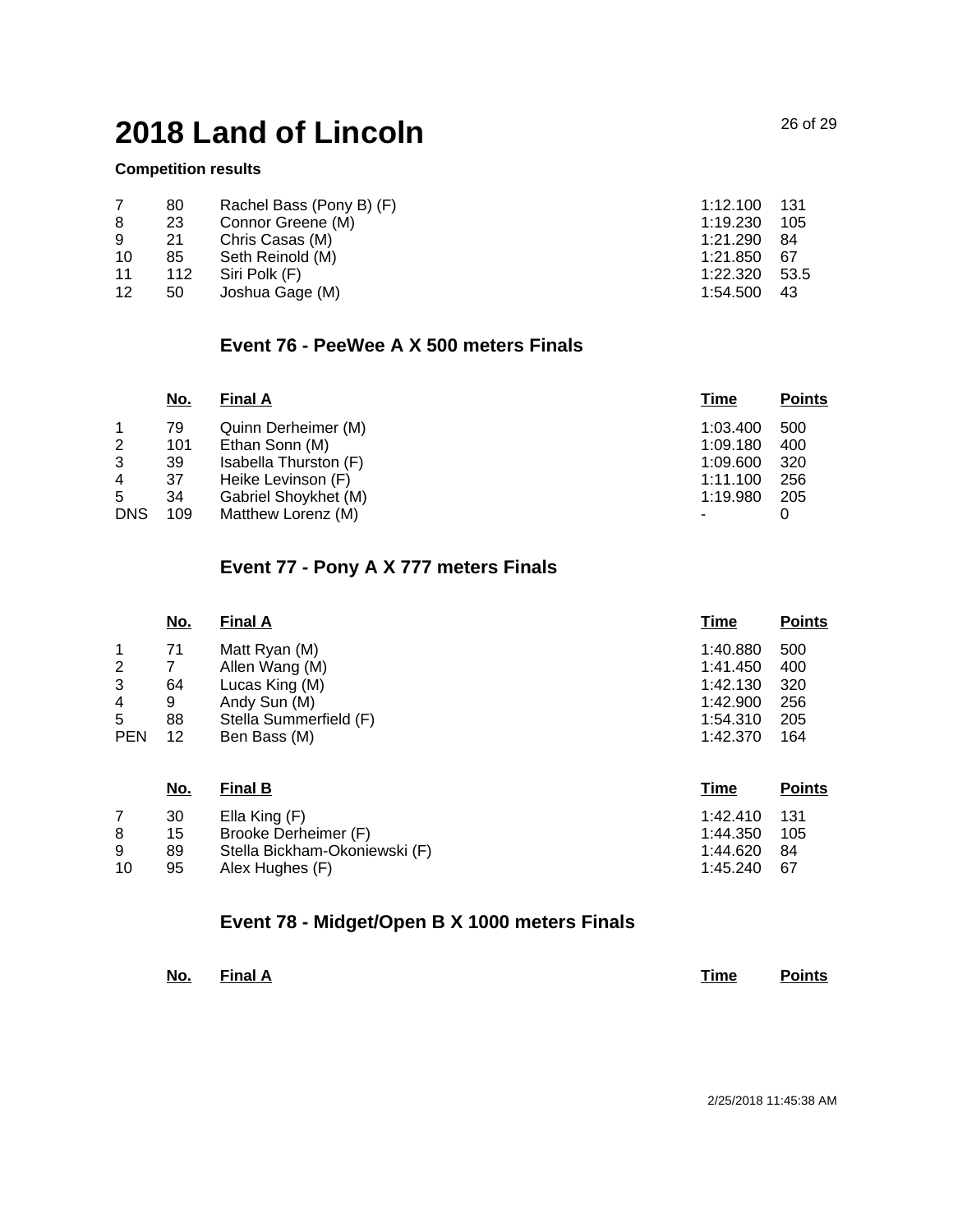#### **Competition results**

|   | 105 | Julia Lapporte (Open B) (F) | 2:06.180 | 500  |
|---|-----|-----------------------------|----------|------|
| 2 | 56  | Keith Keovan (M)            | 2:08.200 | 400  |
| 3 | 61  | Logan Sardina (Open B) (M)  | 2:08.430 | -320 |
| 4 | 73  | Melina Becker (Open B) (F)  | 2:08.630 | -256 |
| 5 | 67  | Madilyn Dean (F)            | 2:09.510 | 205  |
| 6 | 68  | Maja Gakovic (F)            | 2:12.110 | 164  |

|            | <u>No.</u> | <b>Final B</b>                                  | Time         | <b>Points</b> |
|------------|------------|-------------------------------------------------|--------------|---------------|
|            | 103        | Jacqueline (Jax) Bukalski Bukalski (Open B) (F) | 2:33.390 131 |               |
|            | 28         | Elan Pan (F)                                    | 2:42.680     | 105           |
| 9          | 83         | Sam Ross (M)                                    | 2:43.600     | -84           |
| <b>PEN</b> | -5         | Alexander Thurston (M)                          | 2:26.000     | -67           |

# **Event 79 - Midget A X 1000 meters Finals**

|                | <u>No.</u> | <b>Final A</b>            | <u>Time</u> | <b>Points</b> |
|----------------|------------|---------------------------|-------------|---------------|
|                | 92         | Xavier Lawrence (M)       | 1:59.180    | 500           |
| $\overline{2}$ | 63         | Lucas Kisiolek (M)        | 2:03.310    | 400           |
| 3              | 66         | Mackenzie Igel-Harris (F) | 2:06.080    | 320           |
| 4              | 46         | Jon Olson (M)             | 2:06.300    | 256           |
| 5              | 82         | Ryan Olijnyk (M)          | 2:07.430    | 205           |
| 6              | 69         | Marcello Gaus Ehning (M)  | 2:21.790    | 164           |

|    | <u>No.</u> | <b>Final B</b>           | <b>Time</b> | <b>Points</b> |
|----|------------|--------------------------|-------------|---------------|
|    | 59         | Leo Drossos Thompson (M) | 1:53.620    | 131           |
| 8  | 110        | Natasa Gakovic (F)       | 1:58.580    | 105           |
| 9  | 102        | Genevieve Levinson (F)   | 1:58.860    | 84            |
| 10 | 93         | Ynez Toth (F)            | 1:59.280    | 67            |
| 11 | 104        | Joseph Britt (M)         | 1:59.600    | 53.5          |
| 12 | 36         | Gregory Britt (M)        | 2:08.727    | 43            |
|    |            |                          |             |               |

|    | <u>No.</u> | <b>Final C</b>       | Time          | <b>Points</b> |
|----|------------|----------------------|---------------|---------------|
| 13 | 90         | Theodore Krieger (M) | 2:14.600      | - 34.5        |
| 14 | 97         | Bradley Thornton (M) | 2:14.850 27.5 |               |
| 15 | 40         | Jack Samuels (M)     | 2:20.500      | - 22          |

### **Event 80 - Juvenile X 1500 meters Finals**

| No. | <b>Final A</b> |  | Time | <b>Points</b> |
|-----|----------------|--|------|---------------|
|     |                |  |      |               |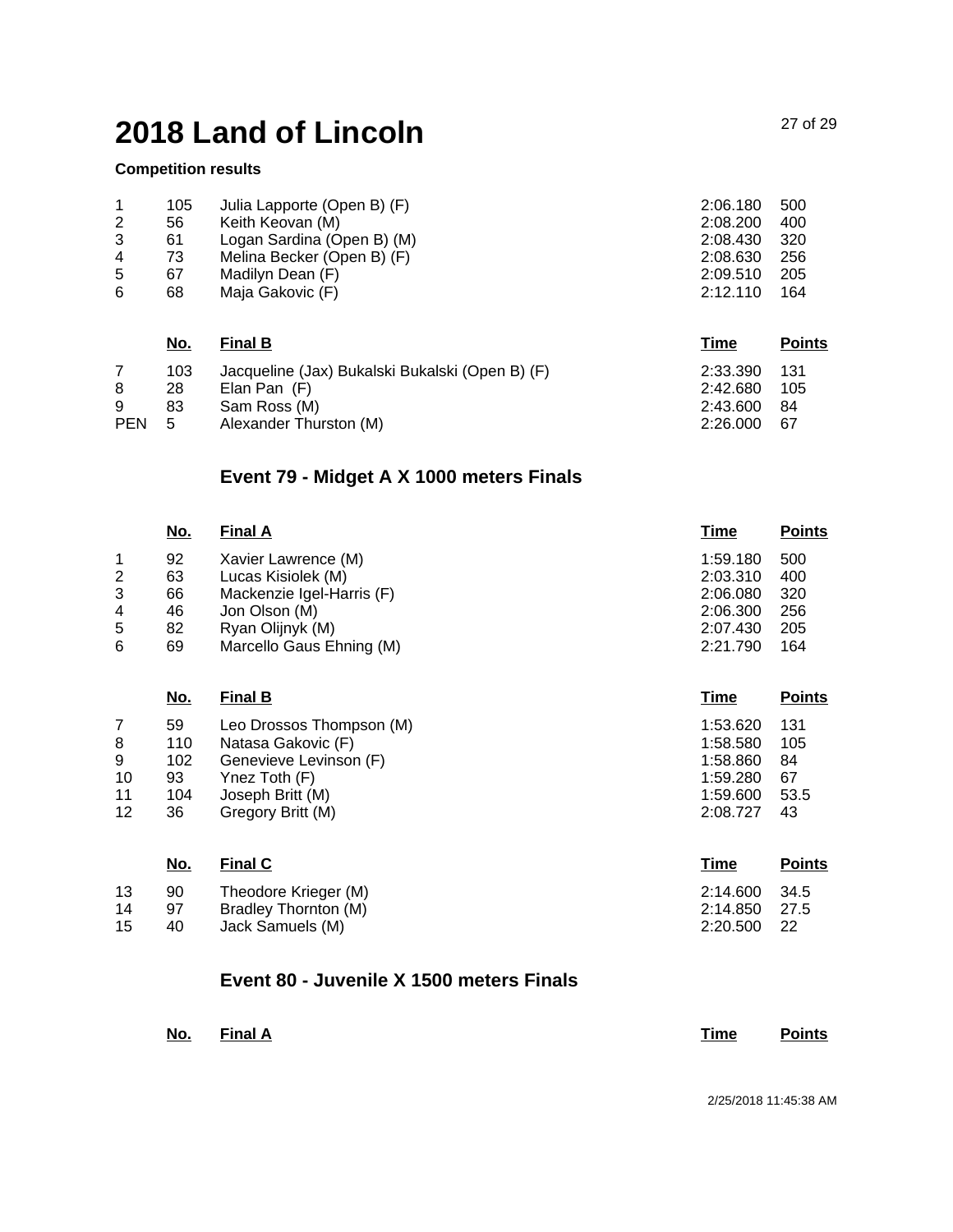#### **Competition results**

|   | 16 | Calvin Williams (M)        | 3:12.040 | 500  |
|---|----|----------------------------|----------|------|
| 2 | 14 | Brianne Molenda (F)        | 3:13.300 | 400  |
| 3 | 42 | Jarrod Ward (M)            | 3:14.900 | -320 |
| 4 | 54 | Kaitlyn Thornton (F)       | 3:28.950 | 256  |
| 5 | 24 | Cooper Dunn (M)            | 3:29.790 | 205  |
| 6 | 22 | Christopher Knickmeyer (M) | 3:30.040 | 164  |
|   | 77 | Nathaniel Moore (M)        | 3:48.800 | 131  |

## **Event 81 - Open A X 3000 meters Finals**

|            | <u>No.</u> | <b>Final A</b>     | <u>Time</u> | <b>Points</b> |
|------------|------------|--------------------|-------------|---------------|
|            | 45         | John Schnor (M)    | 2:58.310    | 500           |
| 2          | 70         | Marcus Merrill (M) | 2:58.760    | 400           |
| 3          | 53         | K Lopez (M)        | 3:01.200    | 320           |
| <b>DNS</b> | 52         | Justin Hughes (M)  | -           |               |
| <b>DNS</b> | 58         | Kyle Holway (M)    | ٠           |               |

## **Event 82 - Heartland F 3000 meters Finals**

| <u>No.</u> | <b>Final A</b>            | Time     | <b>Points</b> |
|------------|---------------------------|----------|---------------|
| 86         | Shreya Arun (F)           | 6:01.600 | 500           |
| 38         | Isabella Main (F)         | 6:01.840 | 400           |
| 10         | Anna Quinn (F)            | 6:02.970 | 320           |
| 81         | Renee Miller (F)          | 6:08.920 | 256           |
| 18         | Catherine Vandergriff (F) | 6:03.160 | 164           |
| 99         | CeCe Long (F)             | 6:23.500 | 164           |
|            |                           |          |               |

### **Event 83 - Heartland M 3000 meters Finals**

| $\mathbf{1}$<br>47<br>5:23.570<br>Jon Ricardo Aquino (M)   | 500 |
|------------------------------------------------------------|-----|
| $\overline{2}$<br>Joel Foster (M)<br>44<br>5:28.700        | 400 |
| 3<br>Aidan Lewis (M)<br>5:40.200<br>2                      | 320 |
| 4<br>31<br>5:42.040<br>Eric Lapporte (M)                   | 256 |
| 5<br>98<br>Carl Tatelli (M)<br>5:42.640                    | 205 |
| 6<br>6:00.940<br>74<br>N Lopez (M)                         | 164 |
| $\overline{7}$<br>100<br>David Scolare (M)<br>6:01.740     | 131 |
| <b>PEN</b><br>76<br>Nathaniel Casson (M)<br>5:36.820       | 67  |
| <b>PEN</b><br>Jersey Chytla (Hit-la) (M)<br>5:49.330<br>43 | 67  |
| <b>PEN</b><br>Alessandro Topa (M)<br>6:14.570<br>94        | 67  |